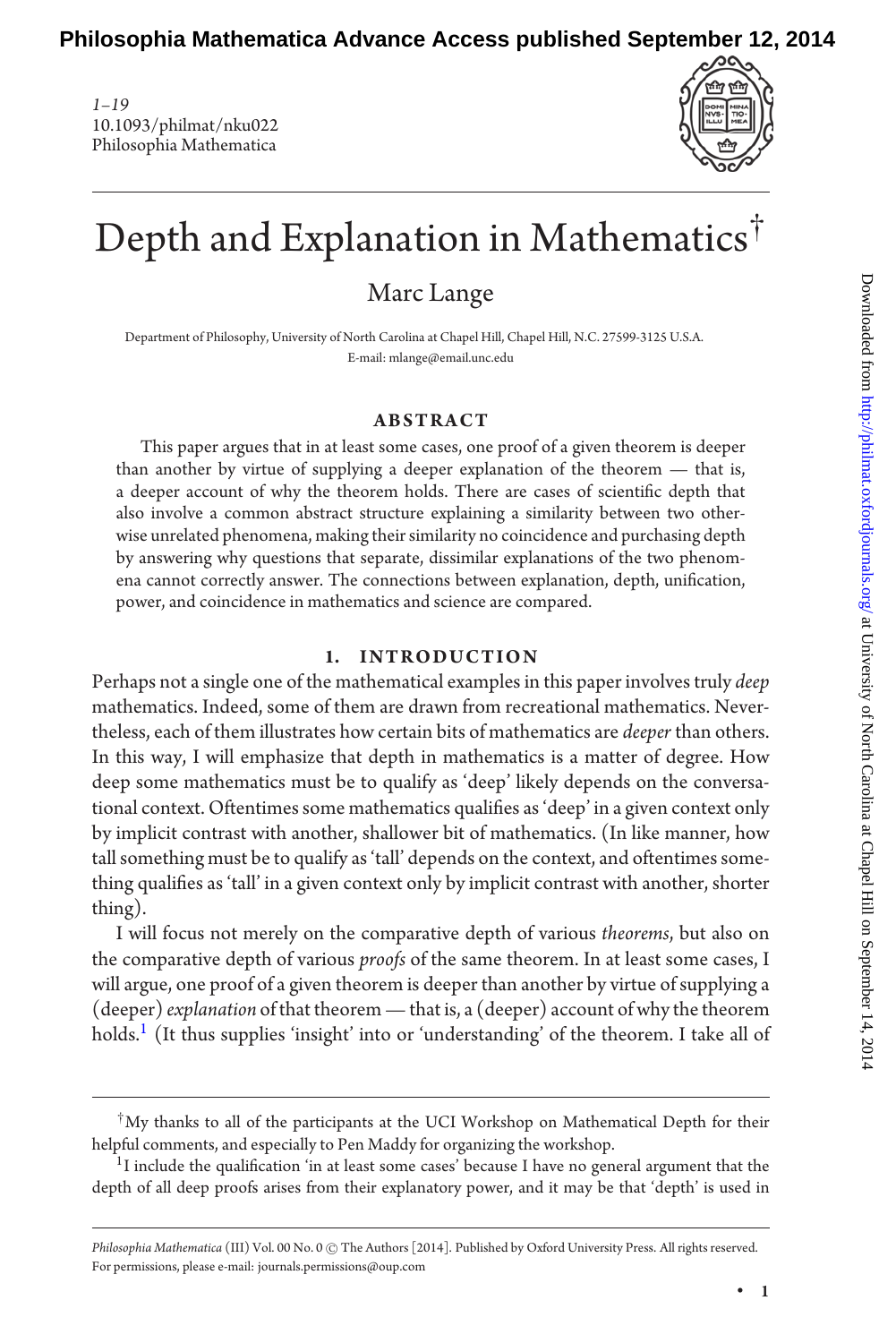these terms to be roughly synonymous, though none does much to explicate what it is to 'explain' a theorem over and above simply proving it.)

How much mathematical depth a theorem (or proof) in fact possesses seems to be treated in mathematics as a fact holding independent of our epistemic state; we may discover how deep a theorem (or proof) is, and our making this discovery does not change its depth. However, a theorem's having considerable mathematical depth seems often to be associated with its being difficult to prove or deeply hidden or unexpected, and these features certainly do depend on our epistemic state. How, then, can a deep theorem continue to count as deep even after it is no longer hidden from us or unexpected by us or even difficult for us to prove?

I think that we can make some progress toward resolving this puzzle if we understand the mathematical depth of at least some theorems in terms of their roles in mathematical explanations, since presumably the reason why a theorem is true does not change with our changing epistemic circumstances. (However, as we will see, we may well ask different why questions in different epistemic circumstances, and an answer to one why question may well provoke others.) Mathematical explanation, in turn, is connected to mathematical coincidence, since what initially appears to be a coincidence turns out not in fact to be coincidental if its various components unexpectedly turn out to have a formerly hidden common explainer.

Another reason that I will look at the relation between explanation and depth in mathematics is that this relation may help us to bear in mind that depth is a notion that arises not only in mathematics, but also in science. One scientific explanation of a given fact — one account of why that fact holds — can be deeper than another. (Once again, depth is a matter of degree.) I will compare depth in mathematics to depth in science.

I will also look briefly at the relations between depth, explanation, and unification in mathematics and in science. When a mathematical result captures a respect in which various disparate cases turn out to be alike, a case-by-case proof of the result tends to be a shallow proof compared to a proof that unifies the various cases. As G.H. Hardy [\[1967](#page-17-0), p. 113] memorably said, "enumeration by cases" . . . is one of the duller forms of mathematical argument', and although Hardy did not fully elaborate his thought, it seems that what he had in mind is not that a case-by-case approach is relatively unreliable or lacks some other pragmatic virtue. Rather, I would say, a case-by-case proof does not explain why the given theorem holds when the theorem is in fact no coincidence. A case-by-case proof then fails to identify the real reason that the theorem holds, whereas a unifying proof supplies this explanation. The same phenomenon occurs in science.

Finally, I would like to explore the connection between mathematical depth and mathematical power or importance. A deeper theorem presumably has the potential,

different cases to refer to different virtues in a proof. (For this reason, I focus throughout on specific examples.) The same qualification applies to my remarks about 'depth' as used to characterize theorems rather than proofs. (Gödel's incompleteness theorems may be deep without their depth being associated with a deep explanation.) I regard most of my remarks about depth in mathematics as tentative and exploratory. Note, however, that I am not suggesting that depth and explanatory power just happen to coincide in the case of some proofs; I am claiming that in those cases, depth is constituted (at least partly) by explanatory power.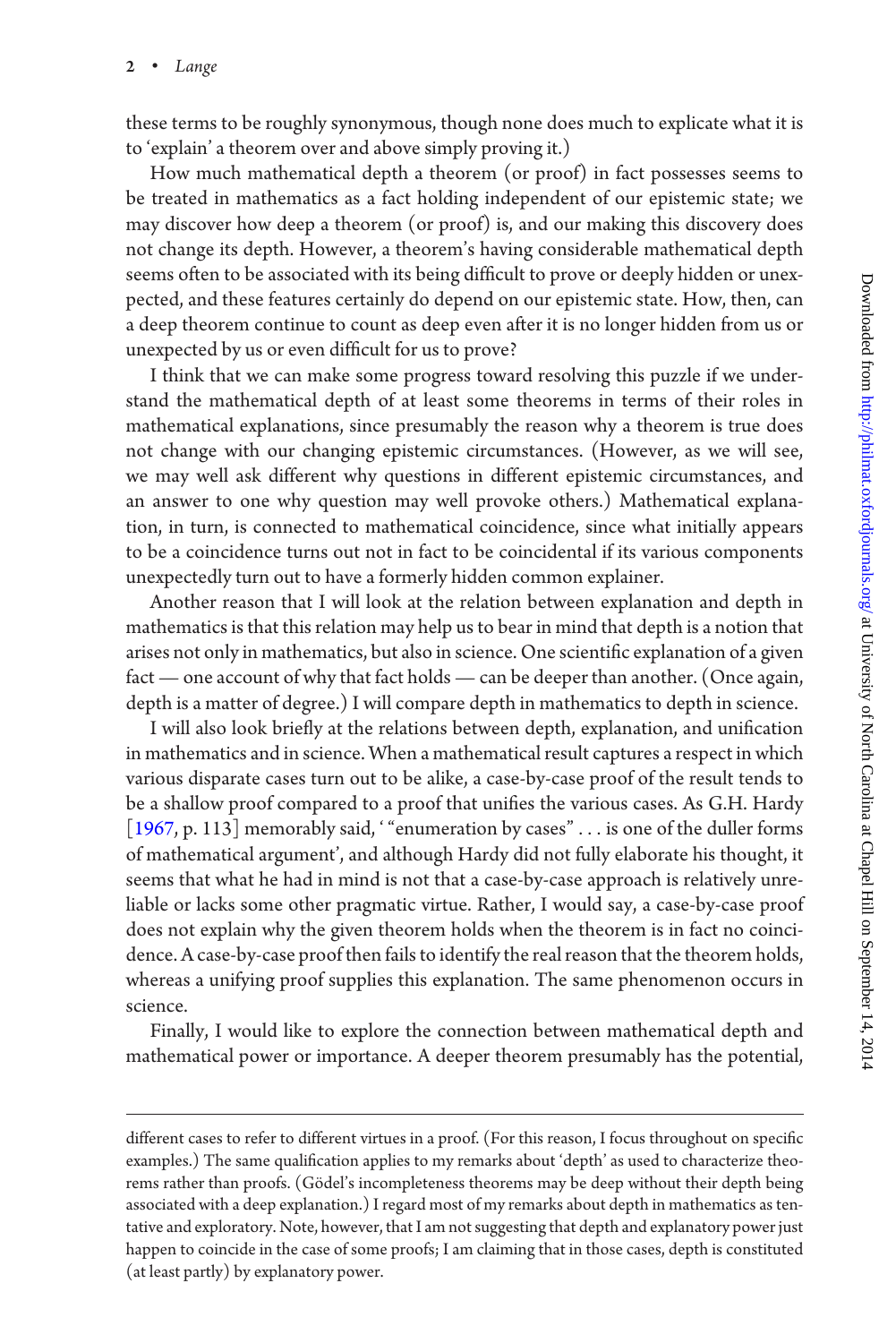| 1.               |  |
|------------------|--|
| $\mathbf{2}$ .   |  |
| 3.               |  |
| 4.               |  |
| $\overline{5}$ . |  |
| $\overline{6}$ . |  |
| 7.               |  |
| 8.               |  |
| 9.               |  |
| 10.              |  |
| Total            |  |

<span id="page-2-0"></span>Fig. 1. The blank table.

at least, to be mathematically more fruitful — perhaps in having greater explanatory power. As we will see, a theorem's importance may itself become a fact for which there is an explanation.

# **2. DEEPER AND SHALLOWER PROOFS OF THE SAME (SHALLOW) THEOREM**

My first example of comparative depth may well appear initially to epitomize the complete absence of mathematical depth. To see how depth nevertheless becomes a natural concept to use in characterizing this example, I will introduce the example in the manner common in books of mathematical 'magic', parlor games, and wonders. In fact, I first encountered this example in such a book: Martin Gardner's *Mathematical Circus*  $[1979, pp. 101–104, 167–168]$  $[1979, pp. 101–104, 167–168]$ .

Here is a way to amaze and amuse your friends. Tell them that you can add numbers much more rapidly than they can — even if they use a calculator. Demonstrate your addition wizardry by asking them to select any two numbers and to insert one in the first row and one in the second row of the blank table in Figure [1.](#page-2-0) Then ask them to fill out the rest of the table by inserting the sum of those first two rows in row 3, the sum of rows 2 and 3 in row 4, the sum of rows 3 and 4 in row 5, and so on through row 10 and finally to complete the table by summing all of the numbers in rows 1 through 10. While your friends are furiously filling in the table, you look over their shoulders and wait until they fill in row 7. Then you boldly announce the grand total long before they can reach it. They will be astonished. Figure [2](#page-3-0) shows the completed table for the case where the initial numbers are 4 and 7.

Your friends may well try having you begin with different numbers, but they will encounter the same result. They may see how far your wizardry extends by having you begin with fractions, negative numbers, and other exotics. Eventually, they will ask you to divulge your mathematical trick — which is that for any initial two numbers, the grand total equals 11 times the entry in row 7. (It is easy to multiply any number by 11: stick a zero on the end of the original number and then add this result to the original number.) For instance, in Figure [2,](#page-3-0) the entry in row 7 is 76, and 76 times 11 is 836, the grand total.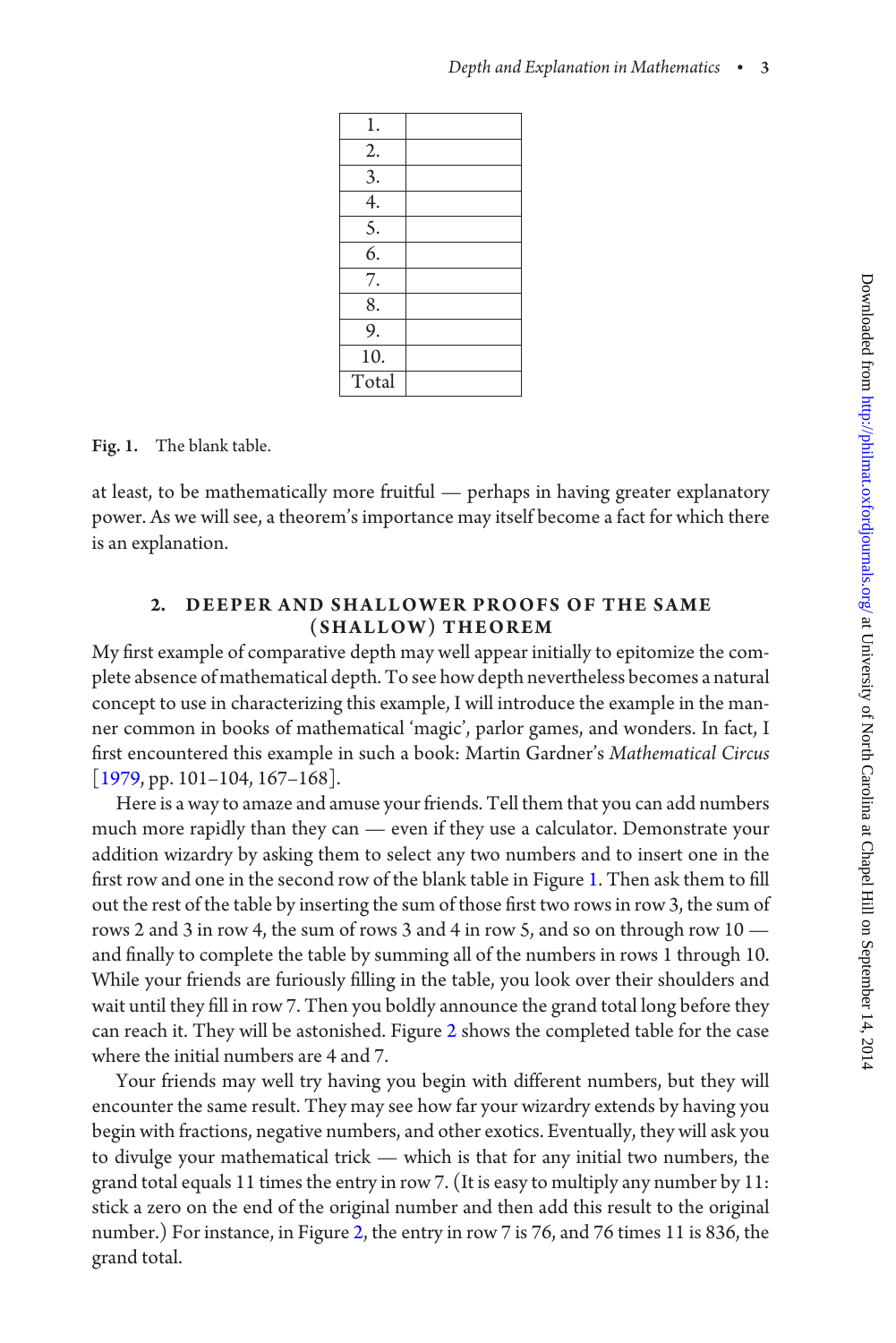| 1.    | 4   |
|-------|-----|
| 2.    | 7   |
| 3.    | 11  |
| 4.    | 18  |
| 5.    | 29  |
| 6.    | 47  |
| 7.    | 76  |
| 8.    | 123 |
| 9.    | 199 |
| 10.   | 322 |
| Total | 836 |
|       |     |

<span id="page-3-0"></span>Fig. 2. One way to fill in the table.

| 1.    | $\mathcal{X}$ |        |               |
|-------|---------------|--------|---------------|
| 2.    |               |        | y             |
| 3.    | $\mathcal{X}$ | $^{+}$ | $\mathcal{Y}$ |
| 4.    | $\mathcal{X}$ | $^{+}$ | 2y            |
| 5.    | 2x            | $^{+}$ | 3y            |
| 6.    | 3x            | $^{+}$ | 5y            |
| 7.    | 5x            | $^{+}$ | 8y            |
| 8.    | 8x            | $^{+}$ | 13y           |
| 9.    | 13x           | $^{+}$ | 21y           |
| 10.   | 21x           | $^{+}$ | 34y           |
| Total | 55x           | $^{+}$ | 88y           |

<span id="page-3-1"></span>Fig. 3. A proof that the mathemagic trick will always work.

Figure [3](#page-3-1) displays the argument that Martin Gardner uses to prove that for any two initial numbers  $x$  and  $y$ , the sum of the ten rows is 11 times the  $7<sup>th</sup>$  row.

As I mentioned at the outset, this theorem is *not* a deep mathematical result; it is much more of a mathematical curiosity than a mathematical fact having any great importance or depth. Nevertheless, one proof of this fact can be deeper than another.

Looking at the table used in Martin Gardner's proof, we cannot help but think of the *x*s and *y*s as forming separate sequences. We then recognize that the coefficients of the *x* terms in lines 3 to 10 are the first 8 members of the Fibonacci sequence (*i.e.*, the sequence beginning 1, 1, 2, ... where each further term is equal to the sum of the two immediately preceding terms) and that the coefficients of the *y* terms in lines 2 to 10 are the first 9 members of the Fibonacci sequence. This proof, then, reveals that the result's holding on the *x* side consists of the fact that the sum of the first 8 Fibonacci numbers (the *x*-coefficients for lines 3–10) plus 1 (the *x*-coefficient from line 1) equals 11 times the 5th Fibonacci number (line 7's *x*-coefficient), and that the result's holding on the *y*side consists of the fact that the sum of the first 9 Fibonacci numbers equals 11 times the 6<sup>th</sup> Fibonacci number (line 7's y-coefficient). In other words (where  $F_i$  is the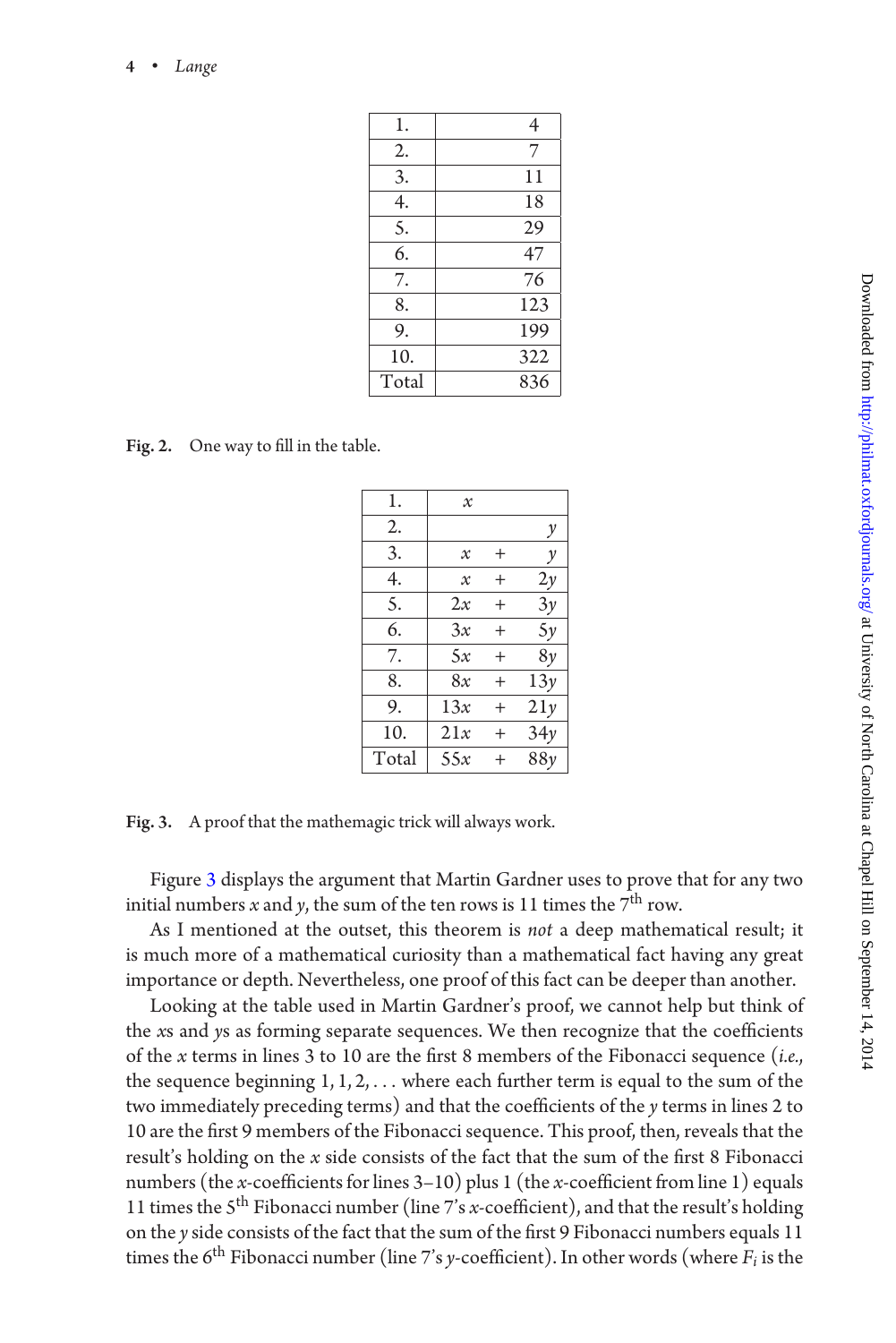*i* th Fibonacci number):

$$
F_1 + F_2 + \dots + F_8 + 1 = 11F_5;
$$
  

$$
F_1 + F_2 + \dots + F_9 = 11F_6.
$$

My point is that having proved the theorem by using the table filled in with *x*s and *y*s, we find ourselves looking at the original result as having two separate components: an *x*-result and a *y*-result. And now we want to know why the *x*-sum and the *y*-sum end up having the very same property: the *x*-sum works out so that the coefficient in the grand total is 11 times the coefficient on the  $7<sup>th</sup>$  line and the *y*-sum turns out to be like that, too. Why are the *x*-sum and the *y*-sum alike in this regard?

The proof using Gardner's table prompts this why question but fails to answer it. However, this why question can be answered by another proof of the same mathematical fact — a proof that goes somewhat deeper. Think of the Fibonacci sequence as *doubly* infinite: with  $F_1 = 1$  and  $F_2 = 1$ ,  $F_0$  must equal  $F_2 - F_1 = 0$ ,  $F_{-1}$  must equal  $F_1 - F_0 = 1$ , and so forth. Notice that  $F_0$  and  $F_{-1}$  are the *x*-coefficients in lines 1 and 2 of the table. So in place of using the relation  $F_1 + F_2 + \cdots + F_8 + 1 = 11F_5$  to capture the *x* side, we can use

$$
F_{-1} + F_0 + \cdots + F_8 = 11F_5.
$$

Likewise (since  $F_0 = 0$ ), in place of using the relation  $F_1 + F_2 + \cdots + F_9 = 11F_6$  to capture the *y*side, we can use

$$
F_0 + F_1 + \cdots + F_9 = 11F_6.
$$

Thus, the *x*-side result and the *y*-side result are both instances of the generalization that the sum of any 10 consecutive members of the doubly infinite Fibonacci sequence equals 11 times the  $7<sup>th</sup>$  member. We can prove this generalization (somewhat laboriously) as follows:

For any integer *n*,

$$
F_{n+1} + F_{n+2} + F_{n+3} + F_{n+4} + F_{n+5} + F_{n+6} + F_{n+7} + F_{n+8} + F_{n+9} + F_{n+10}
$$
  
=  $2F_{n+3} + 2F_{n+4} + 2F_{n+5} + 0F_{n+6} + F_{n+7} + 2F_{n+8} + 2F_{n+9}$   
=  $4F_{n+5} + 0F_{n+6} + 3F_{n+7} + 4F_{n+8}$   
=  $4F_{n+5} + 4F_{n+6} + 7F_{n+7}$   
=  $11F_{n+7}$ .

Although the steps of this proof are pretty boring, it seems to me a somewhat deeper proof of the same relatively inconsequential mathematical result. What makes this proof a somewhat deeper piece of mathematics than the first proof?

One possibility is simply that by connecting the result being proved to the Fibonacci sequence, the second proof connects the result to a lot of other mathematics. But I do not think that this is all there is to it; the greater depth here, I suspect, comes from the connection to the Fibonacci sequence allowing the deeper proof to do something that Gardner's proof cannot do. The deeper proof unifies the *x* side of Gardner's table with the *y*side, showing it to be *no coincidence*that they are alike in that the coefficient in the grand total is 11 times the coefficient on the  $7<sup>th</sup>$  line. The deeper proof reveals that the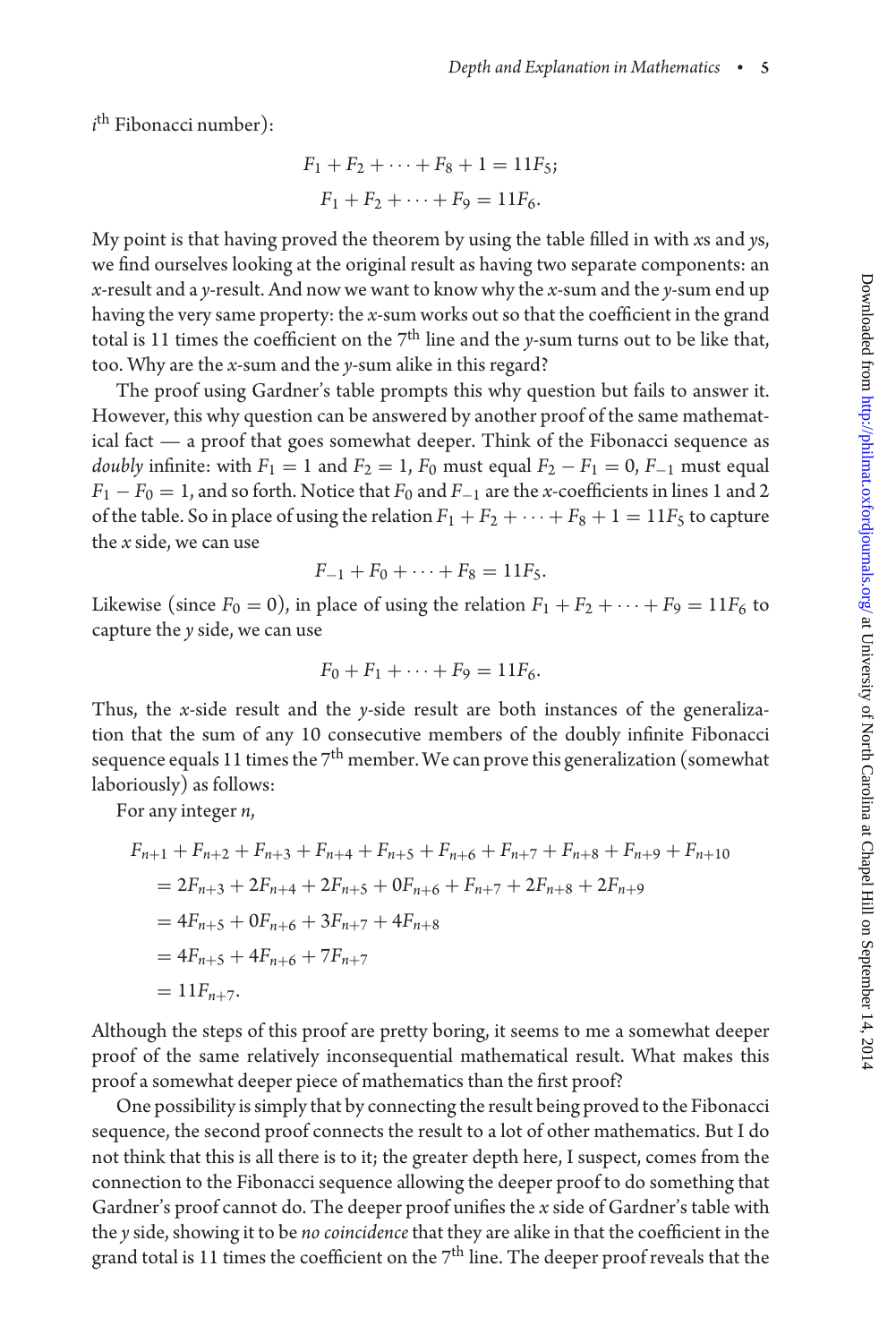reason why the two sides share this property is because they share another property: each is a 10-member fragment of the doubly infinite Fibonacci sequence, and any 10 successive members of that sequence have the property of summing to 11 times the  $7<sup>th</sup>$ member.

Of course, by using the notion of a 'mathematical coincidence' to explicate the second proof's greater depth, I have appealed to an idea that itself requires explication. Elsewhere [\[Lange,](#page-17-2) [2010\]](#page-17-2) I have emphasized the importance of the notion of mathematical coincidence to mathematical practice, and I have argued that the notion of mathematical coincidence is best explicated in terms of the notion of mathematical explanation. In particular, part of what makes a given mathematical result coincidental is that its components *have no common mathematical explanation*. [2](#page-5-0)

The notion of a mathematical explanation was already implicit in my earlier remark that Gardner's proof of the mathemagic trick's working for any two initial numbers prompts a why question that the proof fails to answer. Accordingly, another way of thinking about what makes the second proof deeper than Gardner's proof is that the second proof answers more why questions than Gardner's proof does. In particular, it answers why questions that Gardner's proof provokes but leaves unanswered. Admittedly, Gardner's proof successfully explains why you were able to get the grand total so rapidly — that is, why your addition trick worked in all of the cases that your friends presented to you. But Gardner's proof also ends up provoking *another* why question: why are the *x* and *y*sides alike? (Without Gardner's proof, we would never have decomposed the addition-trick theorem into an *x* side and a *y*side in the first place.) Gardner's proof fails to answer that why question. By contrast, the second proof answers the question and thereby reveals it to be no coincidence that the *x* and *y* sides both possess the property that allows the trick to work (namely, having as their sum 11 times their  $7<sup>th</sup>$ member). In particular, the second proof shows that the reason why the two sides have in common the property that allows the trick to work is because they have in common another property: each consists of 10 consecutive Fibonacci numbers.

The notion of an 'explanation' of some mathematical result (such as a proof of the result that reveals why the result holds) requires explication. Elsewhere [\[Lange,](#page-18-0) [forthcoming](#page-18-0)] I argue that when a mathematical result exhibits some salient feature (such as a symmetry), a proof explains why that result holds if and only if the proof exploits the same kind of feature in the setup (*e.g.*, the same symmetry) as is salient in the result. Furthermore, I argue that one kind of feature that is striking in many mathematical results is their unity: the result strikingly identifies some property as common to every case in some class. An explanation of such a result is a proof that not only exploits another property that is common to each of these cases, but also proceeds in the same way for each of them.

<span id="page-5-0"></span> $2$ On my view, not all mathematical explanations reveal that the result being explained is no coincidence — that is (roughly speaking), that its components (ascribing a common property to the cases they cover) have a common mathematical explanation. For instance, when Galois theory explains why the quintic is not generally solvable in radicals, the fact being explained does not (in a typical context) fall into several components (and so perforce there is no common explanation of its components).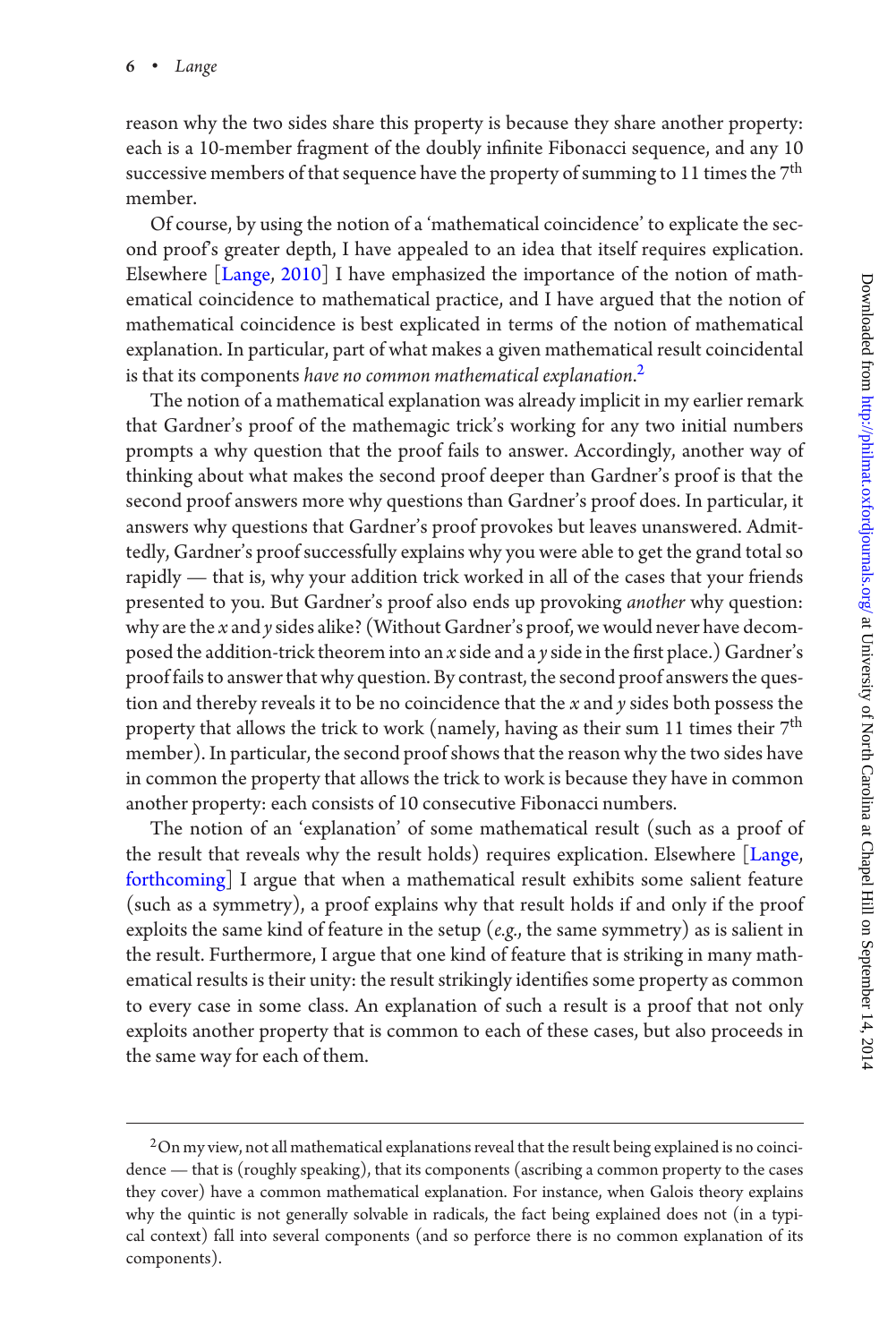Whether a property of some result is salient depends on the context. On my view of mathematical explanation, then, a proof's explanatory power may shift in association with shifts in the salience of particular features of the result being explained. When we first encountered the mathemagic trick, its salient feature was that it worked each time your audience asked you to try it, no matter what the first two numbers used. In other words, the theorem's salient feature was that it identifies a property common to every one of the cases that the audience tried (and, indeed, to every case that they might have tried), the common property being that in each case, the grand total equals 11 times row 7. Your audience wanted to know whether or not this similarity among the various cases in which you actually performed your trick is a coincidence. That is, in asking why the trick worked, your audience was asking whether or not there is a proof that derives this common feature from some other feature that is common to every setup of this kind. Such a proof would show the theorem (that for any initial two numbers in the table, the grand total equals 11 times the  $7<sup>th</sup>$  number) to be no coincidence. In asking why the trick worked, your amazed audience was demanding exactly the kind of proof that Gardner presented: one that unifies all of the cases falling under the theorem, treating them all in the same way. However, once we have seen Gardner's proof, the result's salient feature shifts to the fact that the *x*-sum and the *y*-sum have a property in common: each works out so that the coefficient in the grand total is 11 times the coefficient on the  $7<sup>th</sup>$  line. In this new context, Gardner's proof is no longer accurately characterized as explaining why the result holds, since his proof treats the *x* side separately from the *y* side. Indeed, it is only because the proof treats the two sides separately that we decomposed the result into separate *x* and *y* sides and so noticed their similarity. In answering the original question 'Why does this theorem hold?', this proof provoked another question (which we might also express as 'Why does this theorem hold?') that this proof cannot answer. The second proof is deeper by virtue of answering this question, thereby showing that it is no coincidence that the *x* side and *y* side are alike.<sup>3</sup>

That the deeper proof gets at least some of its depth by answering why questions provoked but not answered by the shallower proof is like the way in which some

<span id="page-6-0"></span> $3$ This shift of context and salience is sometimes visible in mathematics textbooks. For instance, one textbook [\[Benjamin and Quinn](#page-17-3), [2003](#page-17-3), pp. 30–31] begins in the familiar sort of mathemagical context by presenting 'A Gibonacci Magic Trick', a title that indicates the kind of proof that would be correctly characterized as explanatory: one that reveals the trick's success in all possible cases to be no coincidence. The textbook then gives the proof using the table filled in with *x*s and *y*s: '[t]he explanation of this trick involves nothing more than high-school algebra'. However, once that table decomposes the result into the *x* side and the *y* side, the context shifts; a previously unrecognized feature of the result becomes salient. The text records that the explanation being given cannot help raising why questions that it cannot answer (though answers do exist):

<sup>...</sup> the total of Rows 1 through 10 will sum to  $55x + 88y$ . As luck would have it, (actually by the next identity), the number in Row 7 is  $5x + 8y$ .

The result's *x*-side and *y*-side components are depicted by the proof as if their joint holding were a matter of 'luck': a mathematical coincidence. But in fact, it is not — as the teaser 'by the next identity' hints. (Of course, all of the facts involved are mathematically necessary. The only kind of 'luck' that might be present is mathematical coincidence.)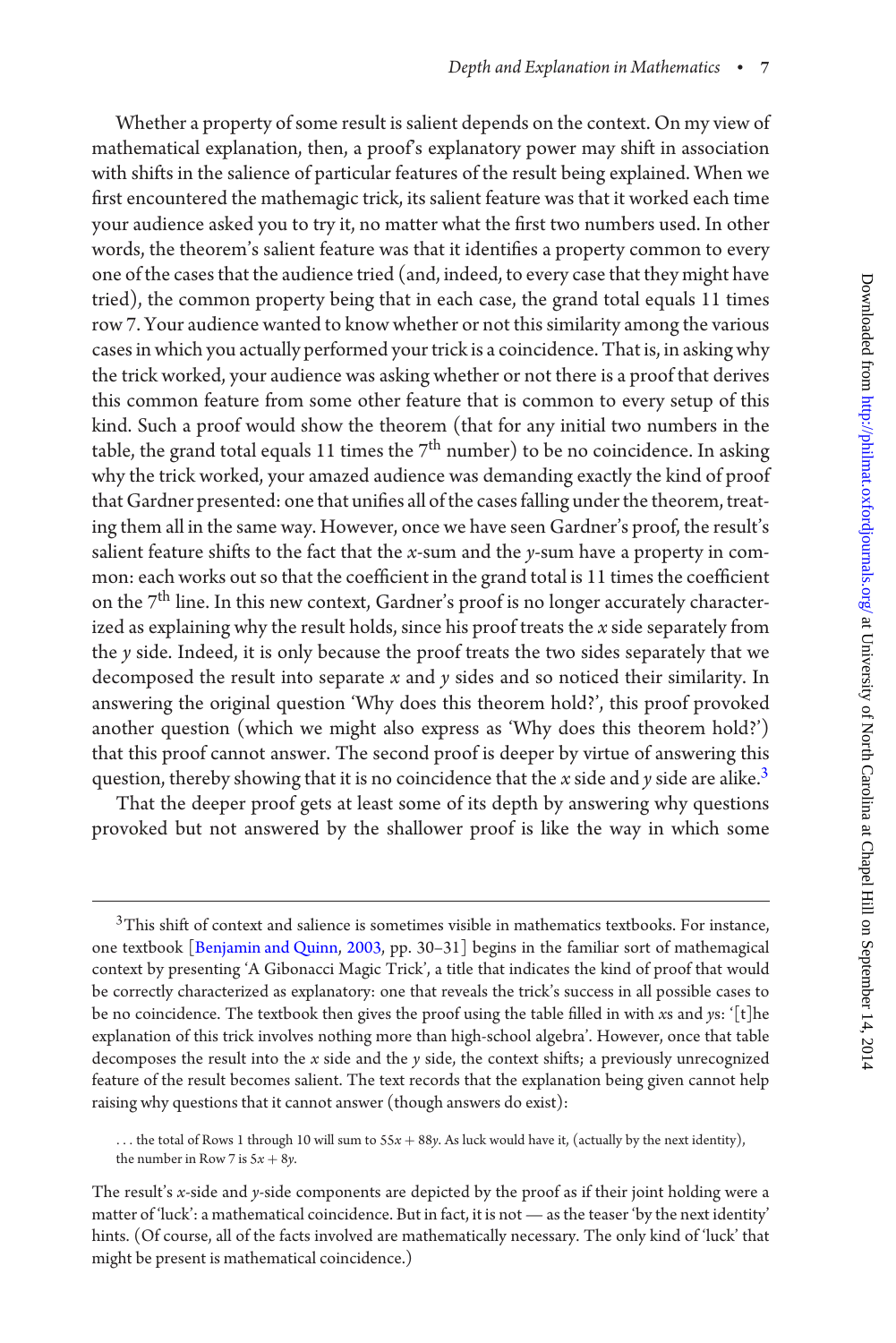*scientific* results count as deeper than others by virtue of supplying deeper explanations — that is, by answering more why questions, especially why questions provoked by shallower explanations. For example, phenomena involving falling bodies can be explained (according to classical physics) by Galileo's law of falling bodies but they can be explained more deeply by Newton's laws of motion and gravity. Some phenomena involving gases can be explained by gas laws but more deeply by statistical mechanics and the kinetic-molecular theory of gases.<sup>4</sup> Why are those explanations deeper? Presumably because they answer not only the why questions answered by the shallower explanations, but also some more why questions besides — especially why questions that were prompted but left unanswered by the shallower explanations (such as questions about why the explainers in those explanations obtain). In classical physics, Newton's laws of motion and gravity explain why Galileo's law of falling bodies holds and so give deeper explanations than Galileo's law does. Statistical mechanics and the kinetic-molecular theory of gases explain why the gas laws hold insofar as they do and so give deeper explanations than the gas laws provide. The proof that exploits the doubly infinite Fibonacci sequence not only explains why the mathemagic trick succeeded, but also explains why the *x* and *y* sides of Gardner's table turn out to work in the same way.

Of course, there are also differences between the mathematical and scientific examples. Greater depth in the scientific examples that I have just given involves describing *causal* processes at a more fundamental level, whereas there are presumably *no* causal processes at work in a purely mathematical case. But both kinds of examples may involve the deeper explanation answering more why questions — in particular, why questions provoked naturally by the shallower explanation.

I deny that greater depth in *all* scientific cases involves describing causal processes at a more fundamental level. For instance (as I will mention in Section 4), I believe that (according to classical physics, at least) we can use conservation laws to explain why certain fundamental interactions (such as gravity or electromagnetism) are alike in conserving a given quantity (such as energy or linear momentum). Moreover, we can use spacetime symmetries (within a Hamiltonian dynamical framework) to account for those conservation laws and thereby give a deeper explanation of why gravity and electromagnetism, for instance, both conserve momentum. None of these explanations works by describing the world's network of causal relations (as I argue in my [\[2011a](#page-17-4); [2012](#page-18-1); [2013a;](#page-18-2) [2013b](#page-18-3)]). Thus, a scientific explanation that appeals to spacetime symmetries does not acquire its greater depth by virtue of describing causal processes at a more fundamental level. In scientific practice, spacetime symmetries are called upon to explain the conservation laws, but not *vice versa*; symmetry meta-laws answer why questions (such as why the conservation laws hold) that are naturally provoked but not answered by non-causal explanations appealing to conservation laws.

In the mathemagical example, I have contrasted a shallower proof with a deeper proof of the same theorem. I do not mean to suggest that greater depth requires lesser

<span id="page-7-0"></span><sup>&</sup>lt;sup>4</sup>'The known laws of thermodynamics were essentially just generalizations from experience; by penetrating to the underlying causal mechanisms, physicists hoped to gain deeper insights into what heat really is and why it behaves as it does.' [\[Hunt](#page-17-5), [2010,](#page-17-5) p. 46]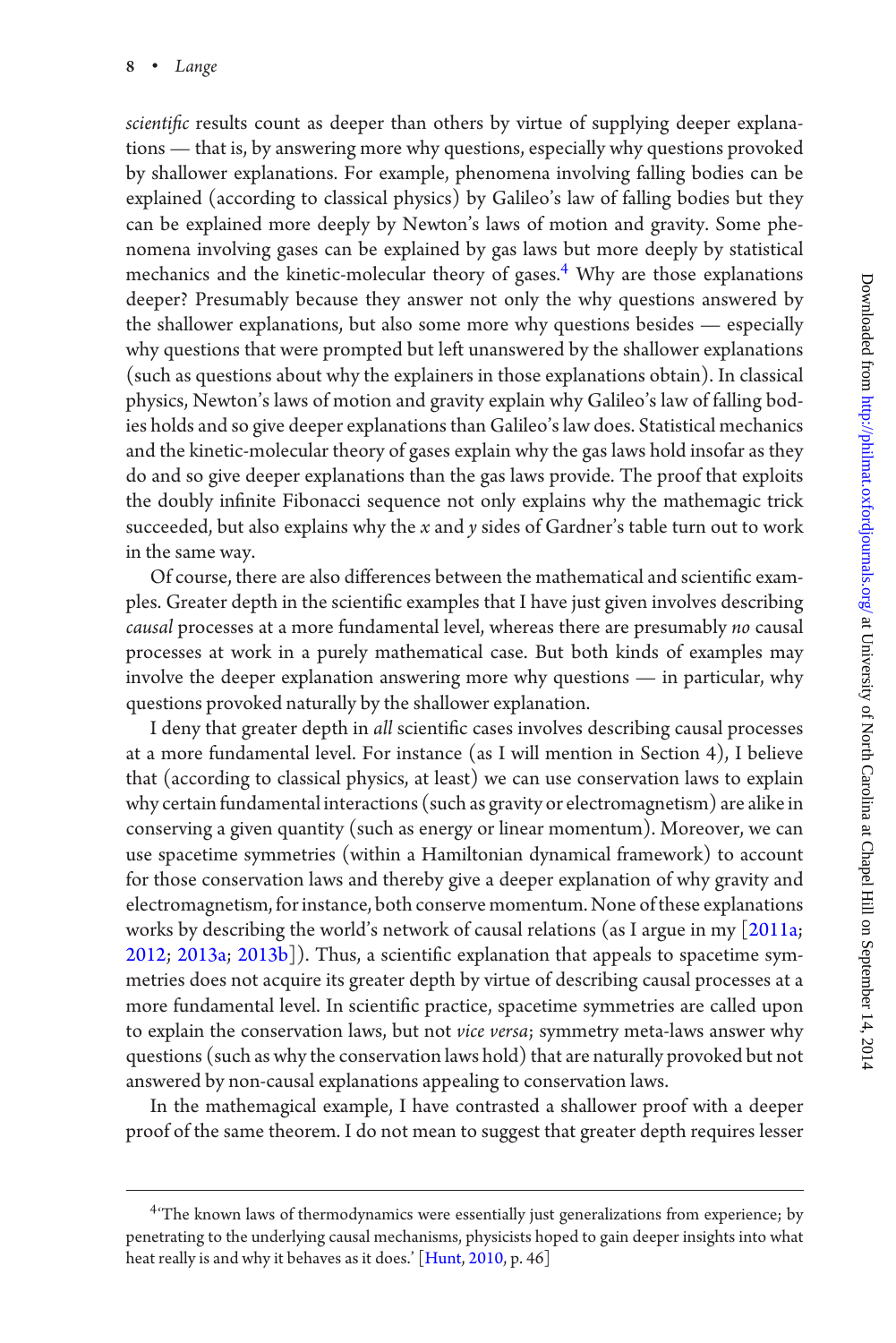depth to make it deeper. But I suspect that it is often helpful to have something shallower to which to compare something deeper in order to throw its greater depth into sharp relief.

## **3. DEEPER AND SHALLOWER THEOREMS**

In the example that I have been examining, what is deeper or shallower is a *proof* of a given theorem. In other examples, a *theorem* itself is termed 'deep' or 'shallow' especially by contrast with another theorem. For instance, a theorem may be termed 'deep' by way of highlighting the fact that it has other, 'shallower' theorems as special cases. A proof of the more general theorem (as long as it is a unified proof affording uniform treatment to all of these special cases) can then be a comparatively deep way of proving and thereby unifying the various narrower theorems.<sup>5</sup> If a proof proves all of the special cases in a uniform way by proving the more general theorem, then this proof contrasts with other, shallower proofs each of which proves only one or another of the special cases, where these various proofs fail to unify the special cases because these proofs differ significantly among themselves.

Here is an example. Consider this result concerning expansion in powers — the binomial theorem:

If *f* and *g* are numbers and *n* is a natural number, then

$$
(f+g)^n = f^n + {n \choose 1} f^{n-1}g + {n \choose 2} f^{n-2}g^2 + \dots + {n \choose n-1} fg^{n-1} + g^n
$$
  
= 
$$
\sum_{k=0}^n {n \choose k} f^{n-k}g^k,
$$

where  $\binom{n}{k} = \frac{n!}{k!(n-k)!}$ .

Now consider this result concerning expansion in derivatives — the general rule expressing the  $n<sup>th</sup>$  derivative of a product in terms of the product of derivatives ('general Leibniz rule'):

If  $f(x)$  and  $g(x)$  are *n*-times differentiable functions of real numbers *x*, and if  $f^{(n)} = \frac{d^n f}{dx^n}$  is the *n*<sup>th</sup> derivative of *f* (and *f*'s 0<sup>th</sup> derivative is *f*), then  $(fg)^{(n)}(x) = \frac{d^n f}{dx^n}g + n$ *dn*−1*f dxn*−<sup>1</sup>  $\frac{dg}{dx} + \frac{n(n-1)}{(1)(2)}$ *dn*−2*f dxn*−<sup>2</sup> *d*2*g*  $\frac{d^2}{dx^2} + \cdots + f$ *dng dxn*  $=\sum^{n}$ *k*=0 - *n k*  $\int f^{(n-k)}(x)g^{(k)}(x).$ 

As early as 1695, Leibniz noticed the striking analogy between these two results; he even argued in a 1697 letter to John Wallis that his notation was better than Newton's because it makes this analogy more salient [\[Koppelman,](#page-17-6) [1971,](#page-17-6) pp. 157-158]. Regarding this analogy, Johann Bernoulli wrote to Leibniz in 1695: 'Nothing is more elegant than the agreement you have observed ...[D]oubtless there is some underlying secret'

<span id="page-8-0"></span><sup>&</sup>lt;sup>5</sup>In [\[Lange](#page-18-4), [unpublished](#page-18-4)], I examine what it is for a proof to give uniform treatment to various special cases.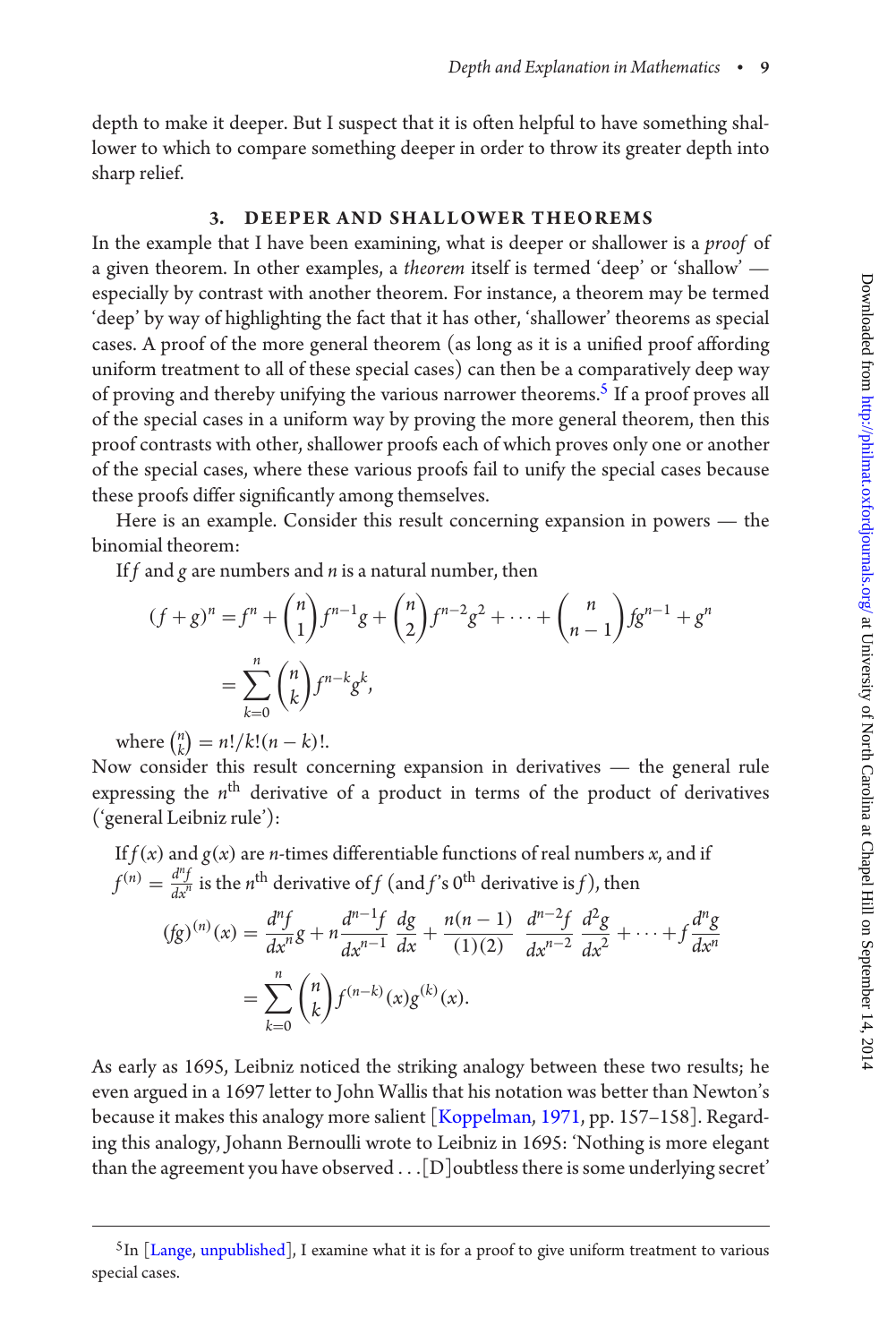[\[Leibniz,](#page-18-5) [2004,](#page-18-5) p. 398].<sup>6</sup> The 'underlying secret' being sought might be understood as something hidden that a deeper theorem would reveal — perhaps an underlying structure common to exponentiation and differentiation that is responsible for this analogy, where 'responsibility' here is to be cashed out in terms of explanation.

In fact, the similarity of these two results is no coincidence; it is not 'founded on accidental analogy', as Duncan Gregory [\[1841,](#page-17-7) p. iv] put it. Rather, exponentiation and differentiation are alike in *this* respect because they are alike in obeying the same three 'laws of combination', as Gregory called them: the laws of 'commutativity', 'distributivity', and 'repetition'. Here they are:

|                    | Exponentiation<br>(a, f, and g)<br>are numbers) | Differentiation<br>$(f(x, y), g(x),$ and $h(x)$<br>are functions)                                                       |
|--------------------|-------------------------------------------------|-------------------------------------------------------------------------------------------------------------------------|
| Commutative law:   | $f\mathfrak{g} = gf$                            | $\frac{\partial}{\partial x} \frac{\partial}{\partial y} f = \frac{\partial}{\partial y} \frac{\partial}{\partial x} f$ |
| Distributive law:  | $a(f+g) = af + ag$                              | $\frac{d}{dx}(g+h) = \frac{d}{dx}g + \frac{d}{dx}h$                                                                     |
| Law of repetition: | $f^n f^m = f^{n+m}$                             | $d^{n+m}$<br>$d^n$<br>$d^m$<br>$\frac{d^m}{dx^m} \frac{d^m}{dx^m}$ $\frac{d^m}{dx^m}$ $\frac{d^m}{dx^m}$                |

From the fact that exponentiation obeys these three laws, the binomial theorem follows, and from the fact that differentiation obeys these three laws, the product rule follows in mathematically the same way. Thus, Gregory said, both of these results 'depend only on the laws of combination to which the symbols are subject, and are therefore true of all symbols, whatever their nature may be, which are subject to the same laws of combination'  $\left[1841, p. 237\right]$  $\left[1841, p. 237\right]$  $\left[1841, p. 237\right]$ .<sup>7</sup> There is a *deep* analogy between these two operations that is responsible for the observed analogy between these two expansion results.

So we have a deep theorem: that any operation subject to these laws of combination obeys an analogue of the binomial theorem. Today we would say that the binomial theorem in this broad sense holds in any commutative ring. What makes this theorem deep? I suggest that we can account for its depth by unpacking the idea that the theorem reveals a similarity at a very abstract level between two unrelated, apparently quite dissimilar operations. It shows how the two separate expansion theorems, one for exponentiation and one for differentiation, can be generalized. The general theorem has the differentiation and exponentiation expansions as special cases.

<span id="page-9-0"></span><sup>6&#</sup>x27;Nihil elegantius est quam consensus quem observasti inter numeros potestatum a binomio et differentiarum rectangulo; haud dubie aliquid arcane subset.'

<span id="page-9-1"></span> $7$ In a moment, I will propose understanding Gregory's talk of 'dependence' here in terms of explanation. Gregory [\[1837](#page-17-8), p. 32] also argued that the reason why certain differential equations are so much more difficult to solve than others is because they cannot be solved by replacing derivatives with powers because these laws of combination do not apply: 'the second law of combination does not hold with regard to these symbols of operation ... It is this peculiarity with regard to the combinations of the symbols  $\langle x \rangle$  and  $d/dx$  which gives rise to the difficulty in the solution of linear equations with variable coefficients.'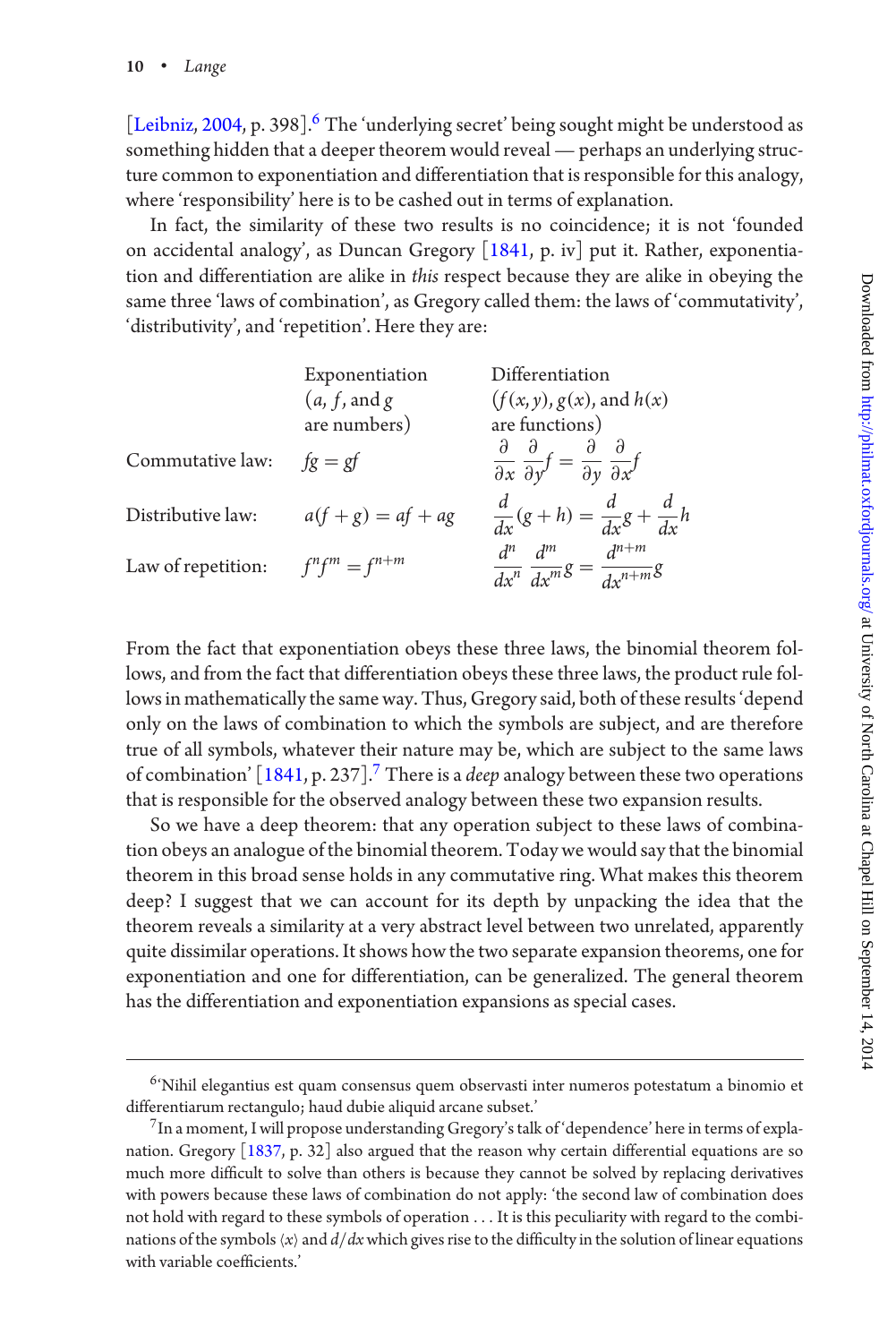To say that the general theorem has the differentiation and exponentiation expansions as special cases is not to say merely that the differentiation and exponentiation expansions follow from the general theorem (together with the fact that differentiation and exponentiation are subject to these laws of combination). The two expansions follow from their conjunction, too, but the general theorem is obviously far deeper than their conjunction. The general theorem, unlike the conjunction, identifies a respect in which the differentiation and exponentiation theorems are genuinely similar; the properties captured by the three 'laws of combination' (being commutative, distributive, *etc*.) are respects in which exponentiation and differentiation are alike. These properties are mathematically *natural* properties, not mere shadows of predicates.[8](#page-10-0)

There is still more to the relation between the general theorem and the differentiation and exponentiation 'special cases' that helps to make the general theorem deeper: exponentiation and differentiation obey the same laws of expansion precisely *because* they obey the same three laws of combination. This is the 'because' of mathematical explanation. What is responsible for an operation's obeying the given law of expansion is just that it obeys the three laws of combination; no further details of the operation are responsible. Gregory emphasized this point, and François-Joseph Servois [\[1814–15](#page-18-6), p. 142] was more explicit in putting this point in terms of explanation; regarding this example, he wrote: 'It is necessary to find the cause, and everything is very happily explained.<sup>'[9](#page-10-1)</sup> That the two operations obey the same laws of combination is, he said, the true origin (*la véritable origine*, p. 151) of the analogy between the two results. Separate, unrelated derivations of the two results would prove them but would not explain why they hold. Regarding the analogy deployed to solve a linear differential equation by solving an algebraic equation and then exchanging powers for derivatives, George Boole said:

The analogy ... is very remarkable, and unless we employed a method of solution common to both problems, it would not be easy to see the reason for so close a resemblance in the solution of two different kinds of equations. But the process which I have here exhibited shows, that the form of the solution depends solely on ... processes which are common to the two operations under considerations, being founded only on the common laws of the combination of the symbols. [\[Boole,](#page-17-9) [1841,](#page-17-9) p. 119]

<span id="page-10-0"></span><sup>8</sup>I am invoking the distinction between what Armstrong [\[1978,](#page-17-10) pp. 38–41] and Lewis [\[1999](#page-18-7), pp. 10–13] call 'natural' (*i.e*., 'sparse') properties — that is, respects in which things may genuinely resemble each other— on the one hand, and mere shadows of predicates (*i.e*., 'abundant' properties), on the other hand. (For instance, an arbitrary disjunction of natural properties is not a natural property since, for instance, being five grams or positively electrically charged is not a genuine respect in which objects may resemble each other.) For more on the distinction in mathematics between natural and non-natural properties, see [\[Corfield,](#page-17-11) [2003](#page-17-11); [Lange,](#page-18-4) [unpublished;](#page-18-4)[Tappenden,](#page-18-8) [2008a](#page-18-8)[,b\]](#page-18-9) – and, of course, [\[Lakatos](#page-17-12), [1976](#page-17-12)].

<span id="page-10-1"></span><sup>9&#</sup>x27;Chemin faisant, d'autres rapports, entre la différentielle, la différence, l'état varié et les nombres, se sont manifestés; il a fallu en rechercher la cause; et tout s'est expliqué fort heureusement, quand, après avoir dépouillé, par une sévère abstraction, ces fonctions de leurs qualités spécifiques, on a eu simplement à considérer les deux propriétés qu'elles possèdent en commun, d'être distributives et commutatives entre elles.'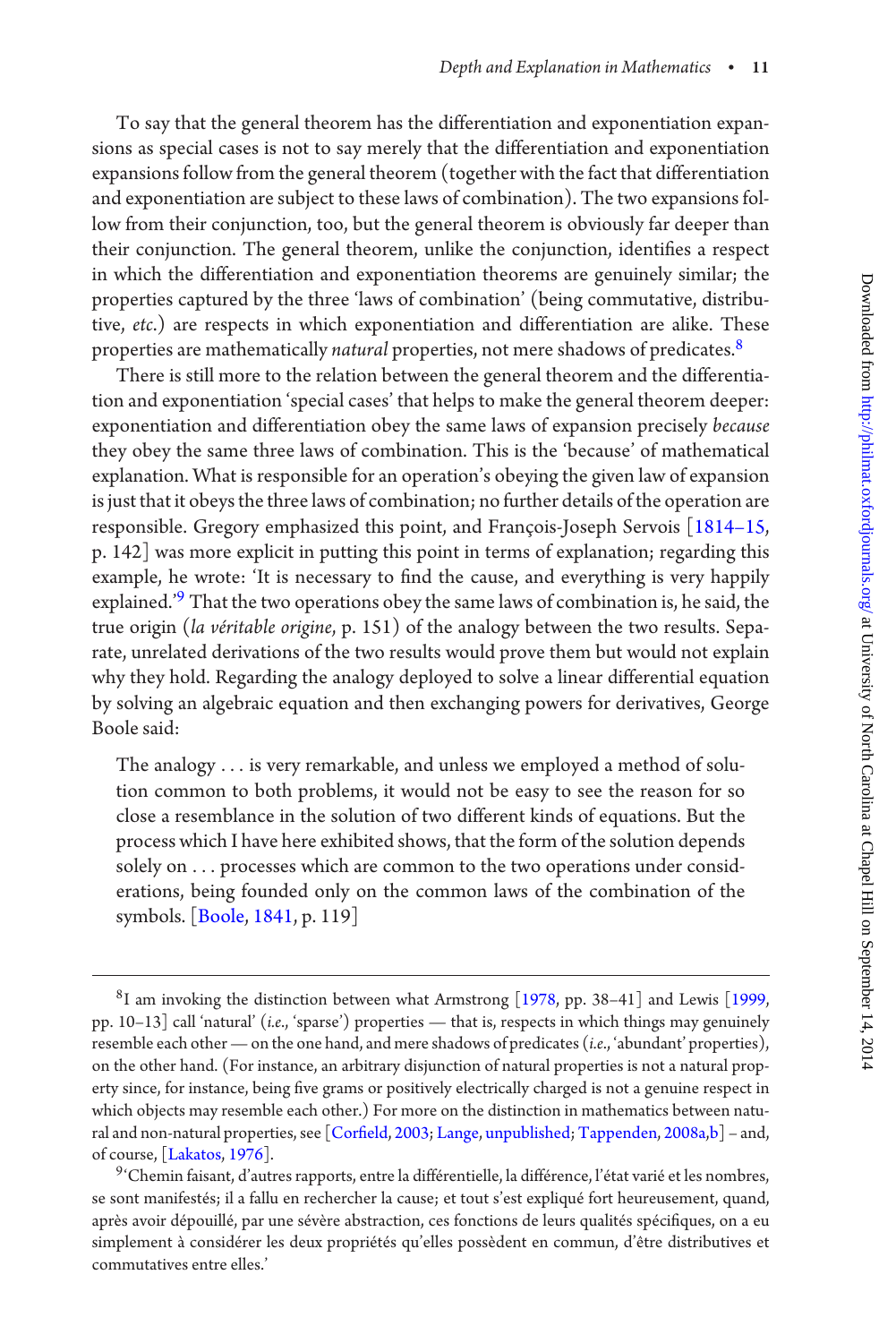By 'the reason for so close a resemblance in the solution of two different kinds of equations', Boole means the explanation.

In the context in which I presented them, the salient feature of the binomial theorem conjoined with the differentiation-expansion theorem is their similarity: that they have a certain form in common. On my view of mathematical explanation (see [\[Lange,](#page-18-0) [forthcoming](#page-18-0)]), as I mentioned in the previous section, a proof explains (in a given context) why this pair of theorems holds if and only if the proof exploits the same kind of feature in the setup as was (in that context) salient in the result. Since in this context the salient feature of the result (the binomial-expansion theorem conjoined with the differentiation-expansion theorem) is that they have a certain form in common, an explanation of this result is a proof of it that works by appealing to another property common to exponentiation and differentiation and then proceeding in the same way for both operations rather than having to treat the two operations differently. Such an explanation is supplied by the proof of the two theorems that exploits their both obeying the three 'laws of combination'.

The proof of the differentiation expansion theorem from the three laws of combination arguably provides a *deeper* explanation of the theorem than its proof from premises concerning only differentiation. That greater depth presumably arises at least partly from the fact that the proof exploits a structure that also explains the similarity between the differentiation and exponentiation expansion theorems. This deeper proof is able to answer a why question that a proof from premises concerning only differentiation cannot answer: why is there such an analogy between the differentiation and exponentiation expansion theorems?

Again, there are cases of *scientific* depth that work in much the same way — that is, where a common abstract structure explains a similarity between two otherwise unrelated phenomena (making their similarity no coincidence) and so purchases depth by answering a why question that separate dissimilar explanations of the two phenomena cannot correctly answer. For example, the analogies between certain derivative laws in electrostatics, hydrodynamics, and thermodynamics — what James Clerk Maxwell [ $1890$ , p. 156] called 'physical analogies' — can be explained by the mathematical isomorphism in the more fundamental equations of these domains, in which (for example) electrical potential, pressure and temperature play analogous roles. The common underlying mathematical architecture of these cases is responsible for the derivative laws' taking the same form in each of them. In view of that common underlying structure, it is no mathematical coincidence that the derivative laws are analogous.<sup>10</sup>

<span id="page-11-0"></span><sup>10(</sup>i) Although it is no *mathematical* coincidence that the derivative laws are analogous, this analogy remains a *physical* coincidence in that there is no significant common explainer for the various derivative laws. For instance, electrical potential difference is not ultimately the same as fluid pressure difference. Therefore, we could still ask why the more fundamental laws of electrostatics, hydrodynamics, and thermodynamics are analogous. (ii) For a specific example of such an analogy among derivative laws, see [\[Lange,](#page-17-2) [2010](#page-17-2), pp. 332–335]. (iii) For another kind of example where an abstract structure commonto many physically disparate phenomena explains various similarities inthe derivative laws governing them, making that similarity no coincidence, see the 'dimensional explanations' in [\[Lange,](#page-17-13) [2009](#page-17-13)].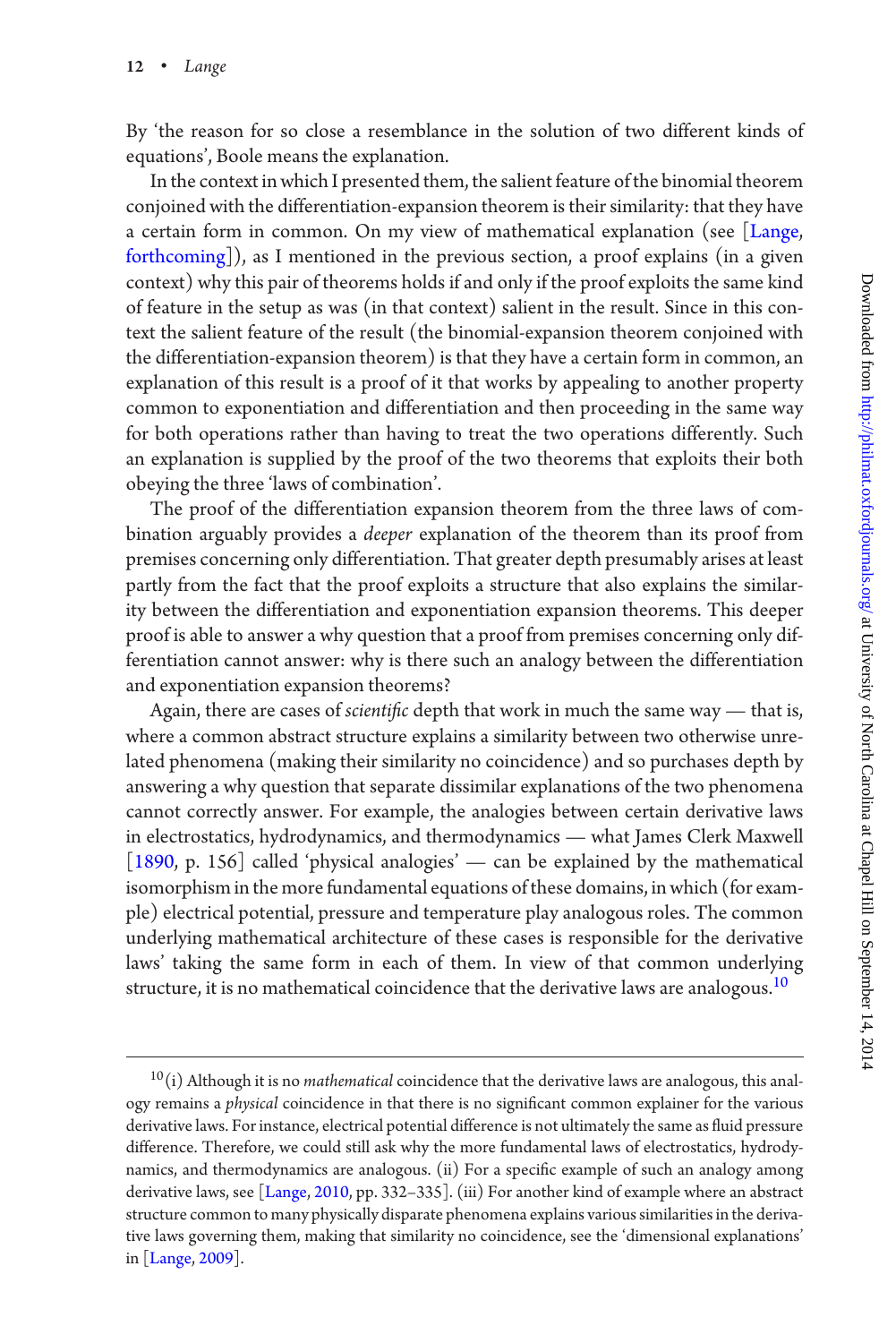There are many other mathematical examples where depth seems to come from the same factors as it does when the laws of combination unify the two expansion theorems. For instance, projective geometry uses points and lines at infinity to unify theorems that in Euclidean geometry have no common proof (see [\[Lange](#page-18-4), [unpublished](#page-18-4)]). Likewise, complex numbers allow apparently very dissimilar sequences of real numbers to have something in common that results in their having similar convergence behavior. Complex arithmetic thus provides a deeper understanding of the similarity in the two sequences' convergence behavior than can be supplied by separate derivations — purely in terms of real numbers — of the two sequences' convergence behavior. The similarity in their convergence behavior is thereby revealed to be no coincidence, but rather to result from an underlying similarity visible only on the complex plane. $^{11}$  $^{11}$  $^{11}$ 

## **4. DEEP DEPTH AND SHALLOW DEPTH**

The mathemagical theorem examined in Section 2 strikes me as pretty shallow, whereas the general expansion theorem examined in Section 3 strikes me as pretty deep. With these examples, I have suggested that there can be deeper and shallower proofs both of deep results and of shallow results. Do deep theorems have at least one deep proof? Is one of these notions of depth parasitic on the other? I do not know. If a deepish result lacks a deep proof, perhaps it must figure in many deep proofs of other results or be a special case of a result that figures in many deep proofs of other results.

The proof of the differentiation expansion theorem from the three laws of combination seems to me deeper than a proof of the same theorem that exploits the details of differentiation and so cannot be generalized. The depth of this proof seems related to the depth of the theorem that any operation satisfying the three laws of combination has such an expansion theorem. The depth of the theorem, in turn, may have something to do with its generality in exploiting an important abstract structure common to many otherwise disparate operations. In contrast, the depth of the proof of the mathemagical theorem that works by exploiting the doubly infinite Fibonacci sequence is apparently not as directly connected to any theorem's depth since the theorems in the neighborhood are not deep. I wonder whether there is a distinction to be drawn along these lines between *deep* depth and *shallow* depth. Where there is deep depth, there is a theorem that would repay further study or an underlying structure that should itself become an object of mathematical investigation. Where there is shallow depth, there is an explanatory proof that answers many why questions (especially why questions raised but left unanswered by other proofs) but not a theorem that generalizes the result being proved or suggests a richer context in which to place it that would repay further exploration.

<span id="page-12-0"></span><sup>&</sup>lt;sup>11</sup>For further discussion and an example, see [\[Lange,](#page-17-2) [2010,](#page-17-2) pp. 328–332]. As another example along the same lines, consider how the mathematician Edward Frenkel [\[2013,](#page-17-14) p. 97] characterizes the Langlands Program: 'It points to deep and fundamental connections between different areas of mathematics. So naturally, we want to know what is really going on here: why might these hidden connections exist? And we still don't fully understand it.'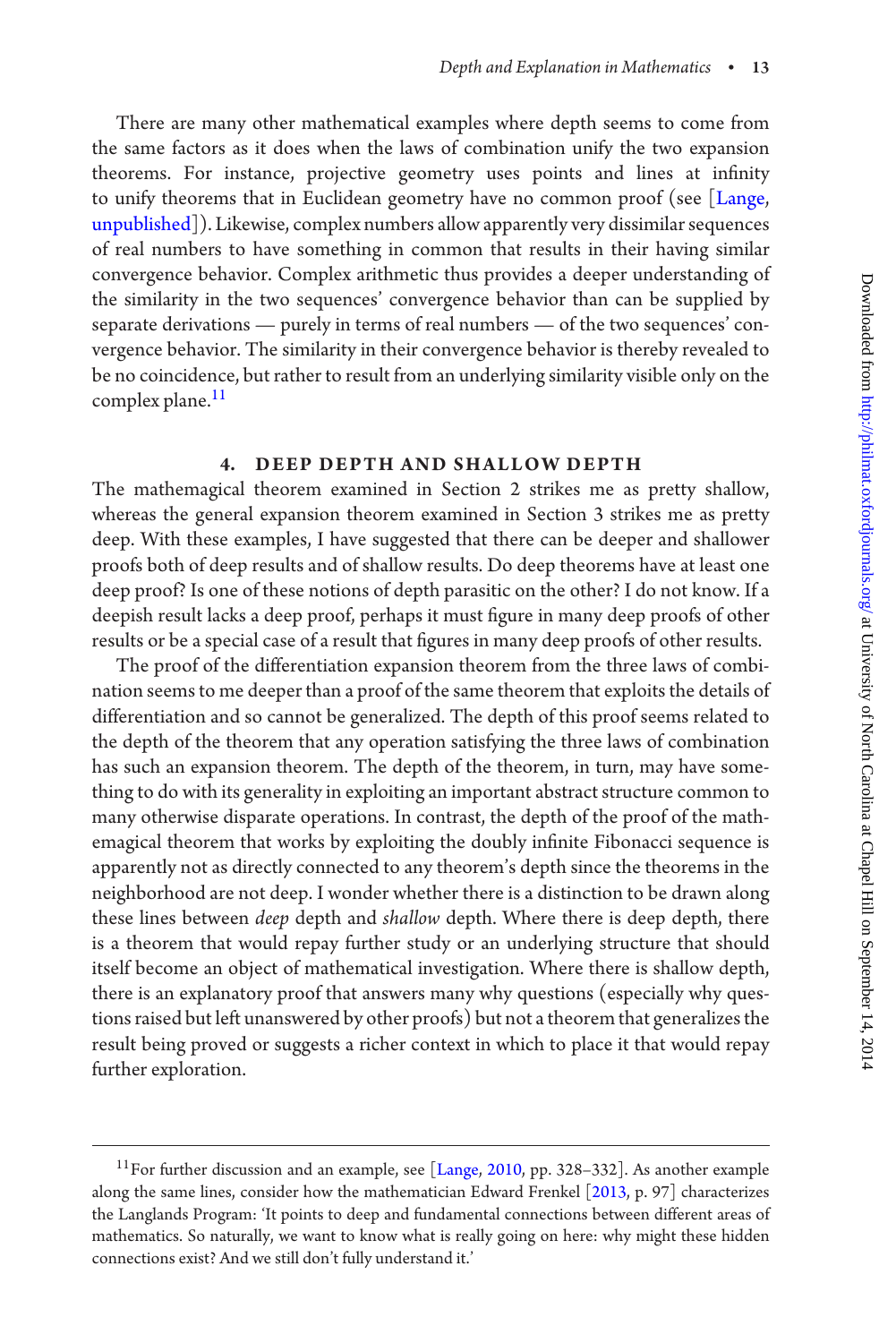Depth, generality, and explanatory priority often appear to be linked in science as well.<sup>12</sup> For instance, symmetry principles and conservation laws are commonly identified as both extremely general (covering a wide range of physically disparate kinds of fundamental interactions) and extremely deep (as when a symmetry principle or conservation law gives a more fundamental explanation of some phenomenon than the force laws and other dynamical laws do). Steven Weinberg [\[1999](#page-18-11), p. 73] has remarked that 'the symmetry group of nature is the deepest thing that we can understand about nature today'. Conservation laws seem to have been recognized as having considerable depth just when they were discovered to be associated with spacetime symmetries and hence to be sufficiently general that they were independent of the original dynamical theory in which they were first found (namely, classical physics) and so could survive that theory's demise.<sup>13</sup>

The idea of a mathematical theorem being deep seems related to the idea of a theorem's being mathematically powerful or important. Here I do *not* mean that the theorem is useful for many practical or scientific applications, but rather that the theorem is *mathematically* useful — roughly speaking, that it is useful in proving or perhaps in explaining a wide variety of other results or that it is useful in having a wide variety of extensions, generalizations, analogs, abstractions, and so forth regarding a wide variety of mathematical domains. Obviously, I am not entirely sure what mathematical 'power' or 'importance' amounts to precisely! But I think that mathematicians care about revealing whether or not various results are important. Furthermore, an important fact about mathematical importance is that when mathematicians discover that some result is important, its importance can *itself* become a fact demanding and

<span id="page-13-1"></span> $13$  For more on the way that conservation laws are explained by spacetime symmetries and so are independent of any particular dynamics, see [\[Lange](#page-17-4), [2011a](#page-17-4); [2012;](#page-18-1) [2013a](#page-18-2)]. There I also discuss examples where symmetries and conservation laws explain facts in a more fundamental way than dynamical laws entailing them do.

<span id="page-13-0"></span><sup>&</sup>lt;sup>12</sup>The relation between generality and explanatory priority in science is not straightforward. For instance, it is not the case in science that one fact *F* is explanatorily prior to another fact *G* if *F* entails *G* but not *vice versa* — nor is it the case that *F* is explanatorily prior to *G* if *F* is more general than *G* in the sense that *F* is 'All *P*s are *Q*', *G* is 'All *R*s are *Q*', and it is a broadly logical truth that all *P*s are *R* whereas it is not a broadly logical truth that all *R*s are *P*. For instance, that all emerubies (= things that are emeralds or rubies) are gred (= green if emeralds and red if rubies) does not explain why all emeralds are gred.

One attempt to understand the relation in science between generality and explanatory depth is made by Woodward and Hitchcock [\[2003\]](#page-18-12). I briefly critique this approach in [\[Lange,](#page-18-13) [2011b\]](#page-18-13). Another attempt is made by Strevens [\[2010](#page-18-14), pp. 136-137]. He identifies 'two dimensions' of depth in scientific explanations: (i) 'an explanation is deep when it drills down to the explanatorily foundational level, to the ultimate explanatory basis' in 'the web of relations of causal influence orchestrated by the fundamental physical laws', and (ii) explanations that are deep show 'that the phenomenon to be explained depends on only a kind of "deep causal structure" of the system in question ... the more abstract — that is, the more general — properties of the system'. I agree that these ideas char-acterize many instances of scientific explanatory depth. But in [\[Lange](#page-17-13), [2009;](#page-17-13) [2011a;](#page-17-4) [2012](#page-18-1); [2013a](#page-18-2)[,b\]](#page-18-15) I argue in various ways that not all scientific explanation derive their explanatory power by virtue of describing the world's *causal* structure. Symmetry principles and conservation laws, for example, supply non-causal scientific explanations.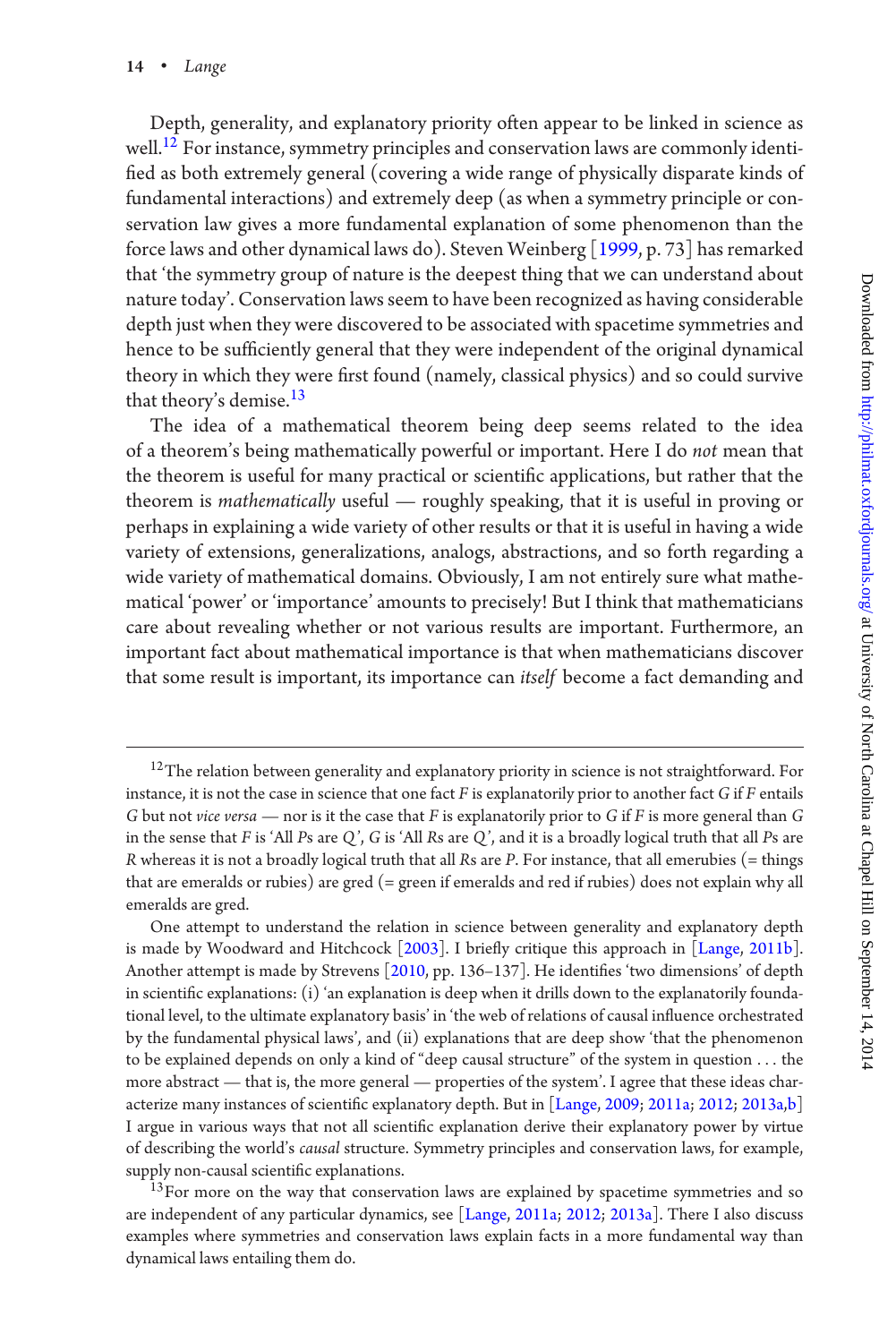receiving an explanation. Mathematicians want to know *why* it turns out to be so important; they want to understand *where* its power comes from. In some cases, at least, an account of why the result is so powerful amounts to a proof of the result that reveals how it follows from premises that are themselves powerful independently of this particular result.<sup>14</sup>

A result's importance or depth or power can be especially mysterious when the result is shown to follow from mathematical premises that seem to hold no partic-ular importance or depth or power.<sup>[15](#page-14-1)</sup> As an example, consider Cauchy's inequality: that if *n* is a positive integer and  $a_1, \ldots, a_n$  and  $b_1, \ldots, b_n$  are non-negative real numbers, then  $(a_1^2 + \cdots + a_n^2)(b_1^2 + \cdots + b_n^2) \ge (a_1b_1 + \cdots + a_nb_n)^2$ . The mathematician Michael Steele [\[2004,](#page-18-16) p. 1] says about it:

[T]here is no doubt that this is one of the most widely used and most important inequalities in all of mathematics. A central aim of this [book] is to suggest a path to mastery of this inequality, its many extensions, and its many applications from the most basic to the most sublime.

(Hardy, Littlewood, and Pólya [\[1952](#page-17-15), p. 16] likewise characterize Cauchy's inequality as 'very important'.) Steele uses mathematical induction to prove Cauchy's inequality. The inductive argument turns on the fact that  $x^2/2 + y^2/2 \geq xy$ , which follows from  $x^2 + y^2 - 2xy \ge 0$ , which follows from  $(x - y)^2 \ge 0$ . This provokes Steele [\[2004](#page-18-16), p. 19] to remark: 'one might rightly wonder how so much value can be drawn from a bound which comes from the trivial observation that  $(x - y)^2 \ge 0$ .' In other words, Steele is asking why Cauchy's inequality is so powerful, so deep — that is, for a proof of Cauchy's inequality that reveals where its power comes from. (He is asking not for what *constitutes* its importance, but rather for what *accounts for* its importance.)

Steele answers his why question by pointing out that if  $a = x^2$  and  $b = y^2$ , then *x*<sup>2</sup>/2 + *y*<sup>2</sup>/2 ≥ *xy* is equivalent to *a*/2 + *b*/2 ≥ √*ab*, *i.e.*, 2*a* + 2*b* ≥ 4√*ab*. Now 2*a* + 2*b* is the perimeter of a rectangle with sides *a* and *b*, whereas 4√*ab* is the perimeter of a square with side <sup>√</sup>*ab*, *i.e.*, a square of the same area as the rectangle with sides *a* and *b*. So the inequality used to prove Cauchy's inequality says that among all rectangles of a given area, the square has the smallest perimeter. This is a powerful, deep result and Steele points out that it derives its depth independently of Cauchy's inequality. Steele says that it is the 'rectangular version' of the fact that of all planar regions with a given area, the circle has the smallest perimeter. As Steele  $[2004, pp. 19-20]$  $[2004, pp. 19-20]$  concludes, 'we

<span id="page-14-0"></span><sup>14(</sup>i) Without the requirement that the premises be powerful *independent of this particular result*, any proof at all of the result would do to explain its power (contrary to mathematical practice) since presumably the premises from which the result follows thereby inherit the result's power. (ii) I have just suggested how (in some cases, at least) mathematicians explain why a result is so powerful. I am not intending that this suggestion be subsumed under my suggestion in Section 2 that a proof explains why that result holds if and only if the proof exploits the same kind of feature in the setup (*e.g.*, the same symmetry) as is salient in the result. I do not know whether explaining why *T* is so powerful is like explaining why *T* holds (with *T*'s power as its salient feature).

<span id="page-14-1"></span><sup>&</sup>lt;sup>15</sup>To reveal that the result follows from the axioms, then, does not suffice to make its power the least bit salient or mysterious, since the axioms are presumably well-known to be powerful.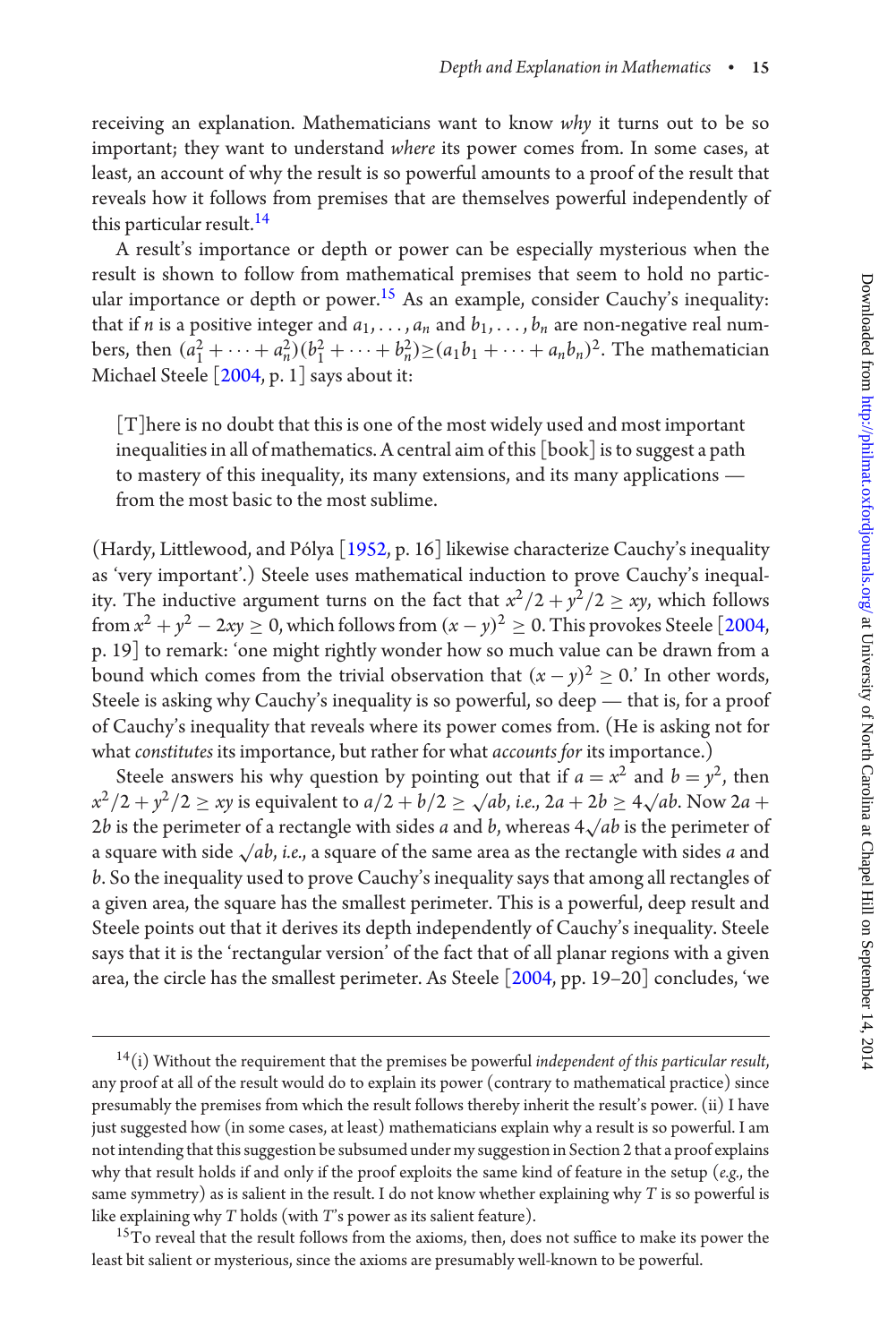now see more clearly why  $x^2/2 + y^2/2 \geq xy$  might be powerful: it is part of that great stream of results that links symmetry and optimality.' We have here an account of why one result turns out to be so deep in terms of the depth (independently acquired) of another result from which it follows.

I will conclude with one final comment about 'shallow depth'— that is, where there is no deep theorem but there are deeper and shallower proofs or methods or strategies for proving a given result, where the deeper way answers why questions raised but left unanswered by the shallower way. Inspired by Martin Gardner's mathematical trick, I wonder whether this sort of contrast between deeper and shallower proofs arises often when (what initially seem to be) mathematical 'tricks' are used to solve various mathematical problems. A shallower solution merely exploits the trick, leaving us wondering why the trick works. By contrast, a deeper solution gives us some motivation behind the trick — not necessarily an account of how the mathematician thought up the trick (the 'context of discovery'), but an explanation for the trick's success (*i.e.*, an account of why it works). A deeper solution reveals that the trick did not just happen accidentally to pay off; there is a reason why it succeeded (*i.e.*, a mathematical explanation). It is therefore not really a 'trick' (in the pejorative sense) at all.<sup>[16](#page-15-0)</sup> The problem is not deep (this is 'shallow depth'), but one solution of it can be deeper than another.

For instance, sometimes a pesky integral succumbs to a clever substitution. Here is an example where a change of variables allows a stubborn integral to be solved.

<span id="page-15-0"></span><sup>16</sup>Its success was therefore 'inevitable' and perhaps in this way could have justly been foreseen in advance of its having been tried. Of course, all mathematical results (even 'accidental' ones) are inevitable in that they are mathematically necessary; none is a product of chance or of some contingent fact. Nevertheless, mathematicians do speak non-trivially of certain results as 'inevitable' and of certain proofs as revealing the result's inevitability. I believe 'inevitability' in this sense to be closely tied to mathematical explanation. As Sawyer [\[1955,](#page-18-17) p. 26] says: 'In ... an illuminating proof, the result does not appear as a surprise in the last line; you can see it coming all the way.' On my view of mathematical explanation [\[Lange,](#page-18-0) [forthcoming](#page-18-0)], when a mathematical result exhibits some salient feature (such as a symmetry or unity), a proof explains why that result holds if and only if the proof exploits the same kind of feature in the setup as was salient in the result. Thus, an explanation of some result traces its characteristic feature to a similar feature of the setup. By noticing that the setup possesses this feature, one could perhaps have justly foreseen that the result would possess this feature — perhaps even before having discovered the details of the result or the proof that accounts for it. (That the setup exhibits some symmetry anticipates that the result will do so.) Being able to foresee a result's characteristic features seems to me the same as appreciating a result's 'inevitability.' I take 'being able to foresee' from Henri Poincaré:

[W]hen a rather long calculation has led to some simple and striking result, we are not satisfied until we have shown that we should have been *able to foresee*, if not this entire result, at least its most characteristic traits. ... To obtain a result of real value, it is not enough to grind out calculations, or to have a machine to put things in order ... . The machine may gnaw on the crude fact, the soul of the fact will always escape it. [\[1913,](#page-18-18) pp. 373–374]

P.A.M. Dirac (as quoted in [\[Wilczek and Devine,](#page-18-19) [1987,](#page-18-19) p. 102] makes a similar remark: 'I consider that I understand an equation when I can predict the properties of its solutions, without actually solving it.' One way to prove that the solutions have a certain property is actually to solve the equation and then to infer the property from the exact solutions. But (on my view) such a proof may be unable to explain why the solutions have this property, whereas a proof that explains why the solutions have this property is a proof that exploits a similar feature of the equation.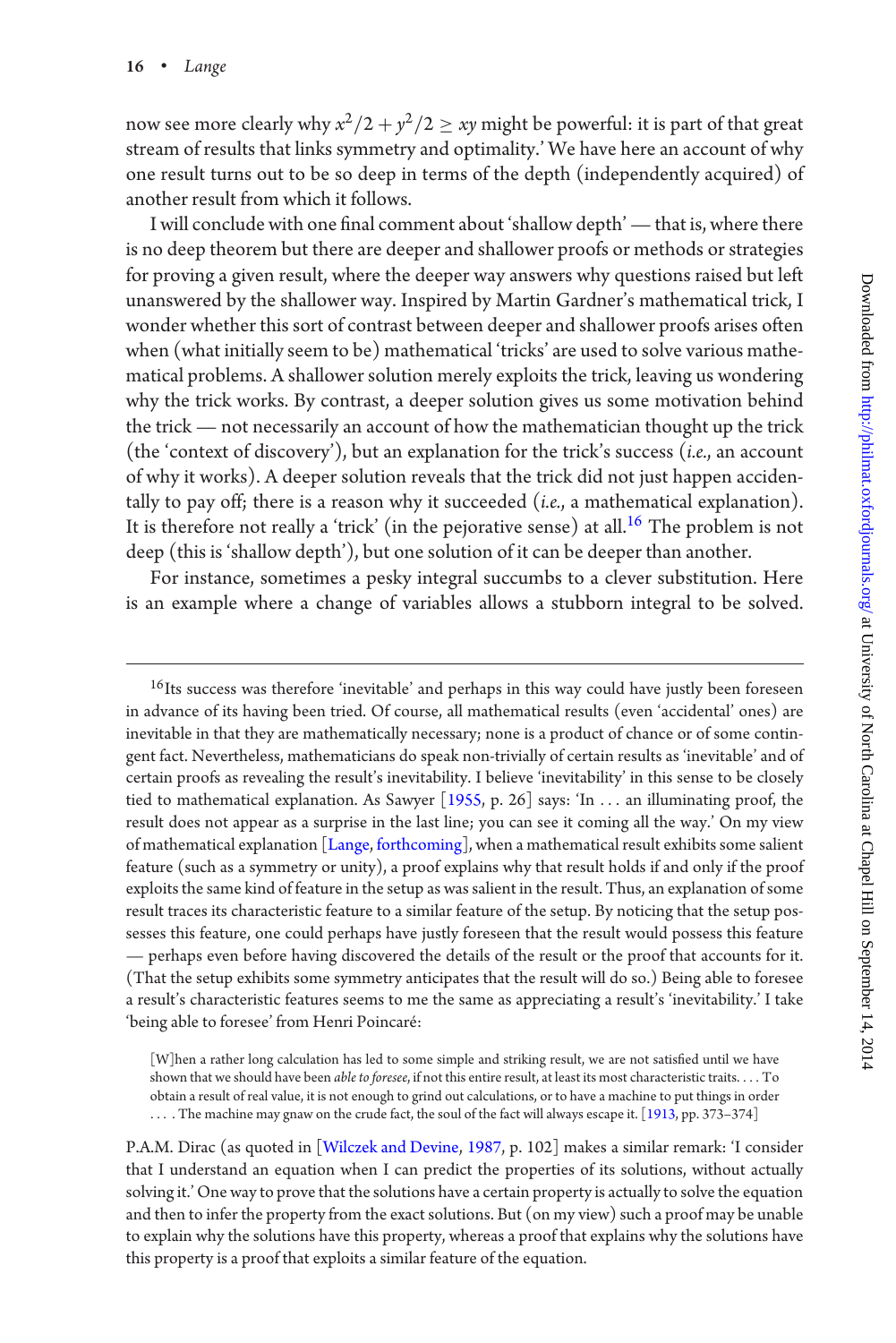The solution is

$$
\int_0^{\pi/2} \frac{dx}{1 + \tan^m x} = \pi/4
$$

This integral is not easily dealt with by any of the standard methods. But here is a nifty maneuver:

Let  $t = \pi/2 - x$ , so  $x = \pi/2 - t$  and  $dx = -dt$ . As for the bounds of integration,  $x = 0$  becomes  $t = \pi/2$  and  $x = \pi/2$  becomes  $t = 0$ . So the desired integral *I* becomes

$$
\int_{\pi/2}^{0} \frac{-dt}{1 + \tan^{m}(\frac{\pi}{2} - t)} = \int_{\pi/2}^{0} \frac{-dt}{1 + \cot^{m}t}
$$
\n
$$
= \int_{0}^{\pi/2} \frac{dt}{1 + \cot^{m}t}
$$
\n
$$
= \int_{0}^{\pi/2} \frac{\tan^{m}t \, dt}{1 + \tan^{m}t}
$$
\n
$$
= \int_{0}^{\pi/2} \frac{[1 + \tan^{m}t - 1]dt}{1 + \tan^{m}t}
$$
\n
$$
= \int_{0}^{\pi/2} dt - \int_{0}^{\pi/2} \frac{dt}{1 + \tan^{m}t}
$$
\n
$$
= \frac{\pi}{2} - I.
$$

We have thus regenerated the original integral. So  $I = \pi/2 - I$ , and so  $I = \pi/4$ .

Such a clever change of variables might well leave us wondering why in the world anyone would have thought that this maneuver would turn out to work — and, relatedly, why it turns out to work.<sup>17</sup> If we had had the explanation of why it works before we tried out the maneuver, then we would have been able to predict that it would work before seeing that it does.<sup>18</sup>

In fact, the reason why it works is that for any value of *m*, over the given domain of integration the function being integrated is symmetric about the point in the middle of Figure [4](#page-17-16) — that is, the point  $(\pi/4, 1/2)$ . Figure 4 illustrates this symmetry for two values of *m*. The 'clever' change of variables flips the function left-to-right within the rectangle marked out by the function over the domain of integration and so allows the curve's symmetry over the rectangle's midpoint to be exploited. That is a deeper way of looking at the change of variables: that it exploits the function's symmetry.

But this is not *deep* depth; it does *not* leave us with a theorem that identifies the result being proved as a special case of some broader theorem, creating unity among apparent diversity by revealing some abstract explanatory structure common to many cases beyond the one that is the subject of the proof. Unlike the expansion example in

<span id="page-16-0"></span><sup>&</sup>lt;sup>17</sup>Tappenden [\[2005](#page-18-20), pp. 171, 200] mentions another example where a clever substitution transforms an integral from 'nasty' to 'nice'; Tappenden calls this transformation 'miraculous', a term suggesting that it might become the proper subject of a mathematical explanation.

<span id="page-16-1"></span> $18$  See fn 16. I am not endorsing the 'explanation-prediction symmetry thesis' generally.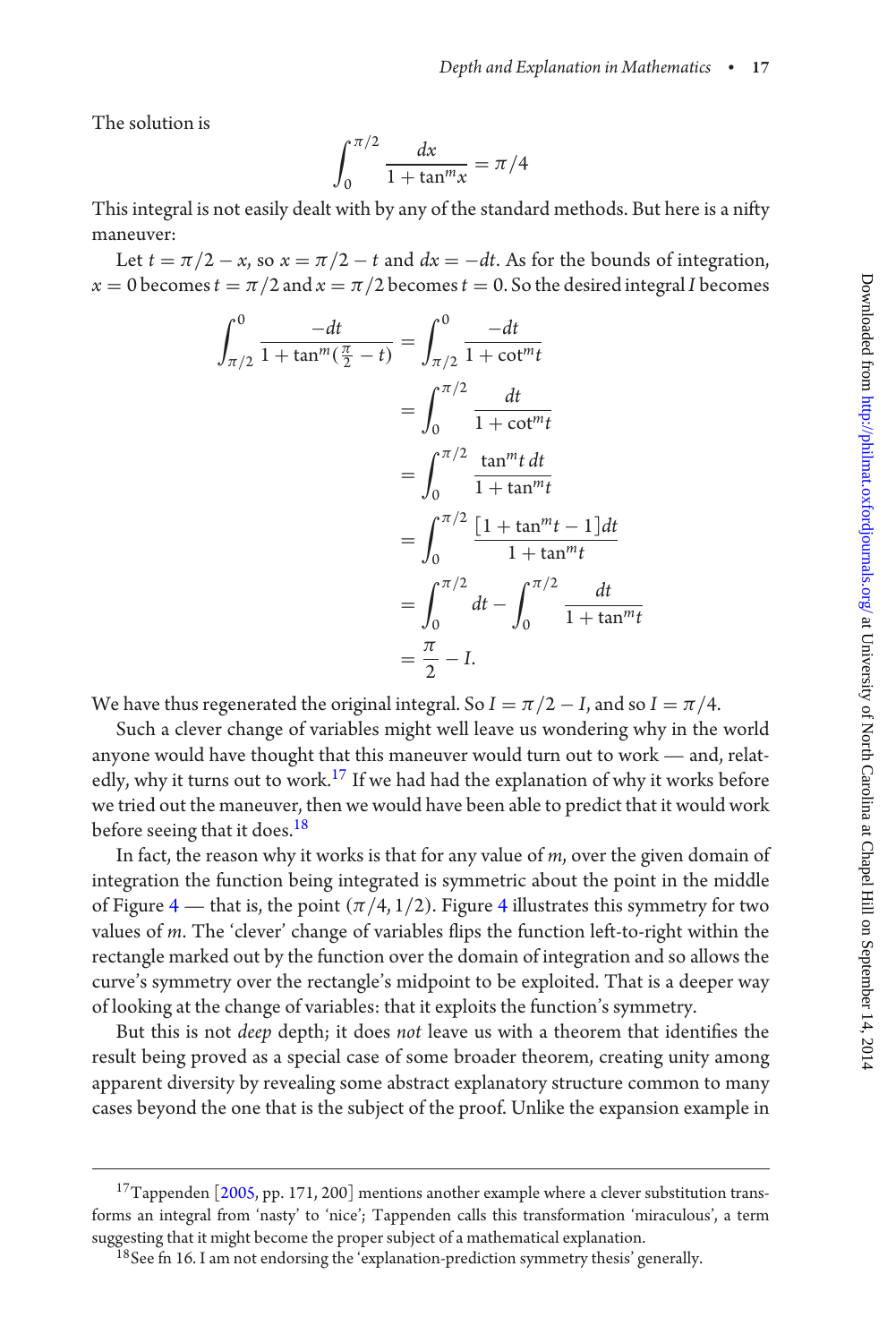

<span id="page-17-16"></span>Fig. 4. After [\[Nahin](#page-18-21), [2009](#page-18-21), p. 319].

Section 3, this example does not leave us with an abstract structure that is itself worthy of further mathematical investigation.

## **REFERENCES**

- <span id="page-17-10"></span>Armstrong, David [1978]:*Universals and Scientific Realism*, Vol. 1. Cambridge: Cambridge University Press.
- <span id="page-17-3"></span>Benjamin, Arthur T., and Jennifer J. Quinn [2003]: *Proofs That Really Count*. Washington, D.C.: The Mathematical Association of America.
- <span id="page-17-9"></span>Boole, George [1841]: 'On the integration of linear differential equations with constant coefficients', *Cambridge Mathematical Journal* **2**, 114–119.
- <span id="page-17-11"></span>Corfield, David [2003]: *Towards a Philosophy of Real Mathematics*. Cambridge: Cambridge University Press.
- <span id="page-17-14"></span>Frenkel, Edward [2013]: *Love and Math: The Heart of Hidden Reality*. New York: Basic Books.

<span id="page-17-1"></span>Gardner, Martin [1979]: *Mathematical Circus*. New York: Knopf.

<span id="page-17-8"></span>Gregory, Duncan [1837]: 'Onthe solutions of linear differential equations with constant coefficients', *Cambridge Mathematical Journal* **1**, 22–32.

<span id="page-17-7"></span>——— [1841]: *Examples of the Processes of the Differential and Integral Calculus.* London: Deighton. Hardy, G.H. [1967]: *A Mathematician's Apology*. Cambridge: Cambridge University Press.

- <span id="page-17-15"></span><span id="page-17-0"></span>Hardy, G.H., J.E. Littlewood, and G. Pólya [1952]: *Inequalities*, 2nd ed. Cambridge: Cambridge University Press.
- <span id="page-17-5"></span>Hunt, Bruce J. [2010]: *Pursuing Power and Light*. Baltimore: Johns Hopkins University Press.
- <span id="page-17-6"></span>Koppelman, Elaine [1971]: 'The calculus of operations and the rise of abstract algebra', *Archive for History of Exact Sciences* **8**, 155–242.
- <span id="page-17-12"></span>Lakatos, Imre [1976]: *Proofs and Refutations*. J. Worrall and E. Zahar, eds. Cambridge: Cambridge University Press.
- <span id="page-17-13"></span>Lange, Marc [2009]: 'Dimensional explanations', *Noûs* **43**, 742–775.
- <span id="page-17-2"></span>——— [2010]: 'What are mathematical coincidences (and why does it matter)?', *Mind* **119**, 307–340.
- <span id="page-17-4"></span>——— [2011a]: 'Conservation laws in scientific explanations: Constraints or coincidences?', *Philosophy of Science* **78**, 333–352.